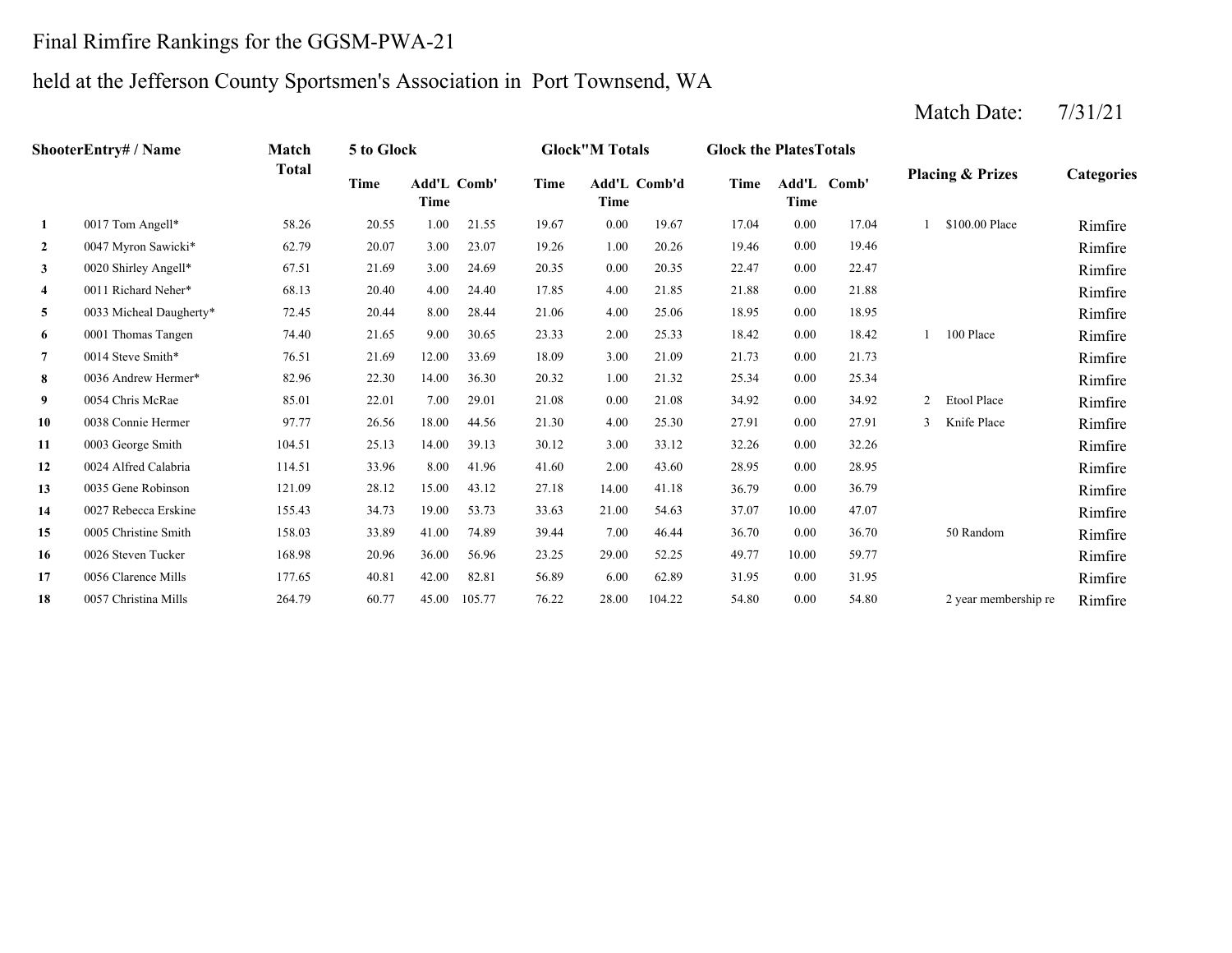### Final GLOCK Girls Rankings for the GGSM-PWA-21

### held at the Jefferson County Sportsmen's Association in Port Townsend, WA

### **2** 7.00 30.12 0039 Connie Hermer 94.21 24.37 9.00 33.37 23.72 **3** 10.00 29.98 0041 Erin Hubbard 106.05 26.08 14.00 40.08 **4**4 0006 Christine Smith 119.38 36.35 8.00 44.35 35.47 1.00 36.47 38.56 **5** 7.00 34.94 0029 Rebecca Erskine 142.37 39.66 32.00 71.66 **6** 1.00 35.39 0002 Jo Schneider 142.39 53.77 7.00 60.77 45.23 **7** 20.00 46.78 0051 Michelle Sepulveda 203.21 26.74 77.00 103.74 32.69 52.69 **8** 11.00 65.21 0046 Megan Phelps 226.94 41.74 34.00 75.74 44.99 55.99 30.00 **9** 3.00 49.50 0008 Sandra Tooker 249.61 78.68 34.00 112.68 84.43 87.43 0.00 49.50 **10**0 0050 Leslie Reed 279.62 54.16 71.00 125.16 44.62 8.00 52.62 71.84 **11** 24.00 161.44 0016 Beth Bild 502.76 94.80 54.00 148.80 88.52 112.52 **12**2 0042 Rebecca Turner 606.17 55.75 56.00 111.75 88.60 84.00 172.60 181.82 140.00 321.82 80.00 241.44 52.62 30.00 101.84 95.21 0.00 46.78 46.23 0.00 35.39 28.77 35.77 0.00 34.94 36.47 0.00 38.56 3 Knife Place 25.99 10.00 35.99 29.98 0.00 29.98 2 Etool Place 30.72 30.12 0.00 30.12 1 100 Place 23.30 20.36 0.00 20.36 1 100 Place **Add'L Comb' Placing & Prizes TimeTime 1**0022 Shirley Angell\* 74.21 25.55 5.00 30.55 21.30 2.00 **Add'LTime Comb' Time Add'L Comb'd Time Time ShooterEntry# / Name Match Total 5 to Glock Glock"M Totals Glock the PlatesTotals**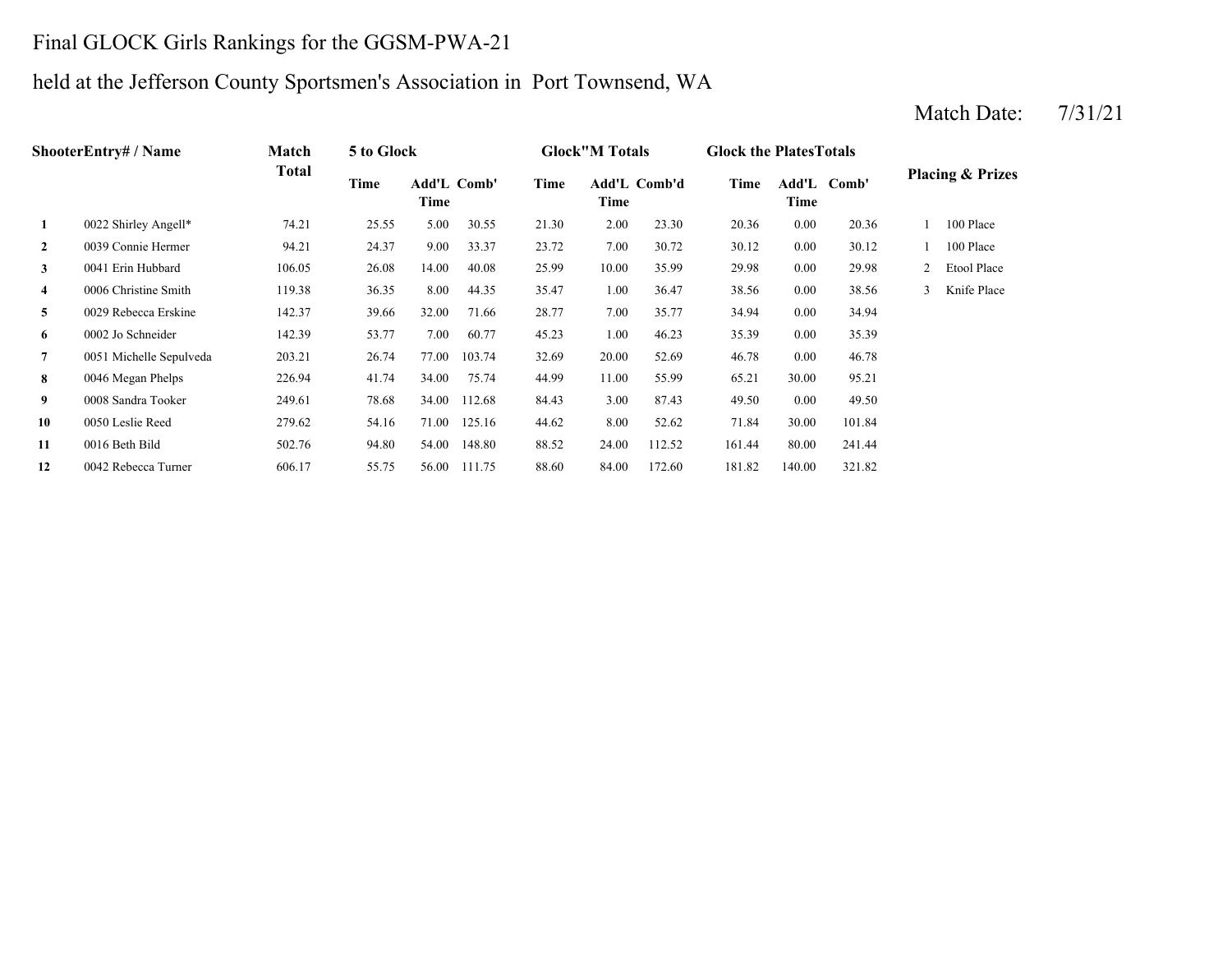### Final Pocket GLOCKS Rankings for the GGSM-PWA-21

### held at the Jefferson County Sportsmen's Association in Port Townsend, WA

### **1**1 51.39 12.55 4.00 16.55 13.78 0.00 13.78 21.06 **2** 0.00 21.03 0018 Tom Angell\* 54.18 14.46 4.00 18.46 14.69 14.69 0.00 21.03 **33** 0012 Richard Neher\* 55.04 12.56 6.00 18.56 12.96 1.00 13.96 22.52 **4**4 0048 Myron Sawicki\* 60.82 15.97 5.00 20.97 14.77 2.00 16.77 23.08 **5** 2.00 20.86 0021 Shirley Angell\* 61.82 16.66 6.00 22.66 16.30 18.30 0.00 **6** 5.00 22.70 0034 Micheal Daugherty\* 71.18 11.22 5.00 16.22 17.26 22.26 10.00 32.70 **7** 1.00 26.35 0040 Steve Blazina\* 78.24 16.70 8.00 24.70 16.19 **88** 0044 Pierce Gural 83.10 10.60 13.00 23.60 10.60 2.00 12.60 16.90 **99** 0015 Steve Smith\* 86.31 16.00 11.00 27.00 15.23 6.00 21.23 28.08 **10**0 0031 Mark Ayala\* 87.91 12.42 15.00 27.42 15.41 3.00 18.41 22.08 **11** 4.00 33.17 0037 Andrew Hermer\* 92.03 13.91 7.00 20.91 13.95 17.95 20.00 **12** 2.00 39.10 0025 Alfred Calabria 113.66 28.80 9.00 37.80 24.76 26.76 10.00 49.10 **13**3 0043 Steve Anderson\* 127.22 19.74 8.00 27.74 23.42 9.00 32.42 27.06 40.00 **14**0045 Craig Gural 133.54 19.25 11.00 30.25 17.19 5.00 22.19 31.10 **15** 5.00 27.45 0009 Scott Bailey 151.45 15.85 34.00 49.85 19.15 24.15 50.00 **16** 13.00 42.49 0028 Rebecca Erskine 187.38 25.51 25.00 50.51 21.38 34.38 60.00 102.49 77.45 3 Knife Place 67.060045 Craig Gural 133.54 19.25 11.00 30.25 17.19 22.19 50.00 81.10 2 Etool Place 53.17 20.00 42.08 21.23 28.08 10.00 38.08 30.00 46.90 1 100 Place 17.19 26.35 10.00 36.35 20.860.00 23.08 13.96 22.52 0.00 22.52 50 Random 1 Pistol Place 51.39 12.55 4.00 16.55 13.78 13.78 0.00 21.06 **1** 0010 Dan Bethea\* 51.39 12.55 4.00 16.55 13.78 0.00 13.78 21.06 0.00 21.06 **Placing & Prizes Time Add'L Comb'd Time Add'L Comb' Time Comb' Time Add'L Time Time ShooterEntry# / Name Match Total 5 to Glock Glock"M Totals Glock the PlatesTotals**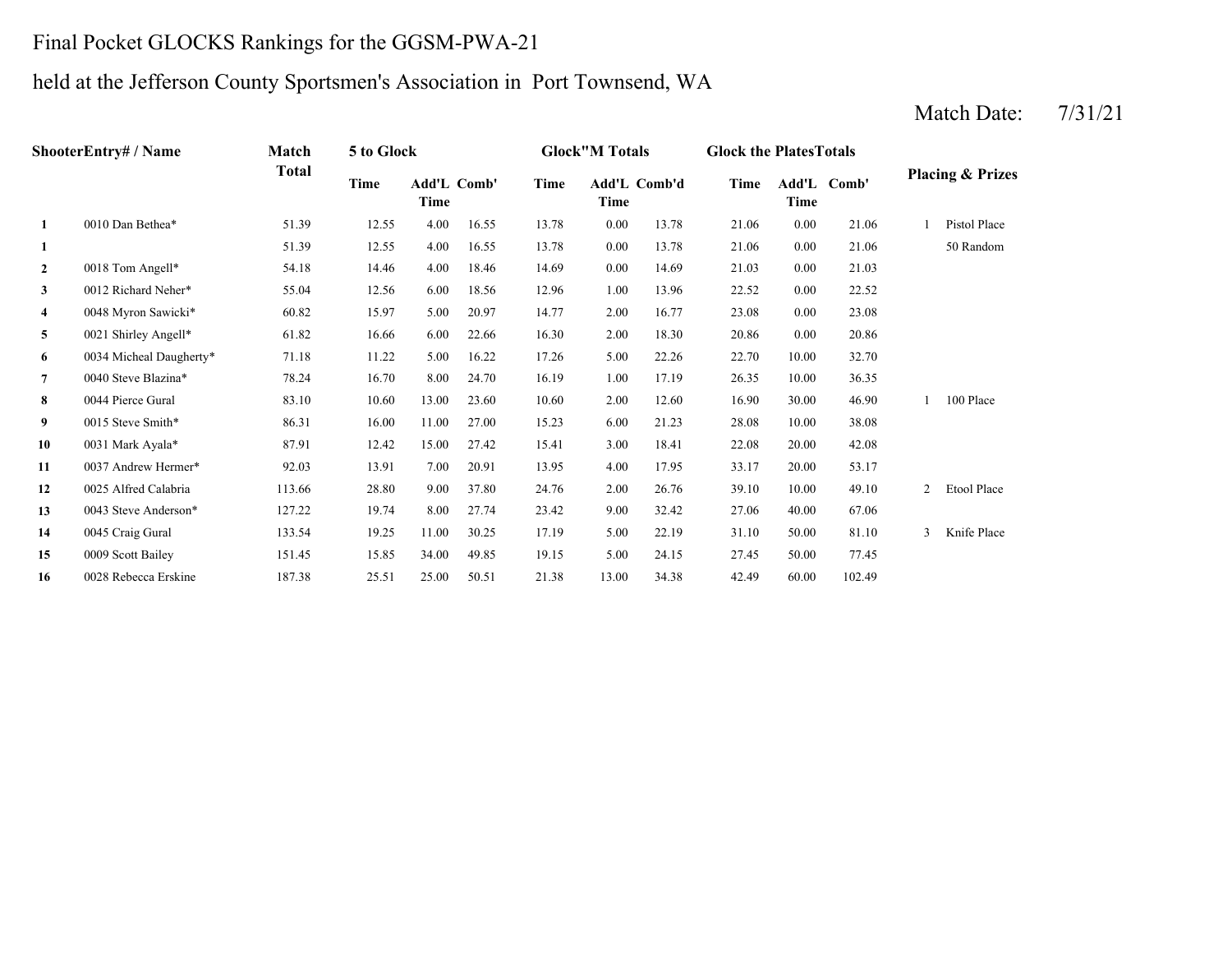# Final Stock MOS Rankings for the GGSM-PWA-21

## held at the Jefferson County Sportsmen's Association in Port Townsend, WA

| ShooterEntry# / Name    | <b>Match</b>         | 5 to Glock |       |                     |       | <b>Glock</b> "M Totals |      | <b>Glock the Plates Totals</b> |       |          |             |               |                             |
|-------------------------|----------------------|------------|-------|---------------------|-------|------------------------|------|--------------------------------|-------|----------|-------------|---------------|-----------------------------|
|                         |                      | Total      | Time  | Add'L Comb'<br>Time |       | Time                   | Time | Add'L Comb'd                   | Time  | Time     | Add'L Comb' |               | <b>Placing &amp; Prizes</b> |
| 1                       | 0052 Ruben Heim*     | 48.96      | 13.98 | 1.00                | 14.98 | 12.81                  | 4.00 | 16.81                          | 17.17 | 0.00     | 17.17       |               | 100 Place                   |
| $\mathbf{2}$            | 0013 Richard Neher*  | 53.37      | 20.99 | 2.00                | 22.99 | 16.19                  | 1.00 | 17.19                          | 13.19 | 0.00     | 13.19       |               |                             |
| 3                       | 0032 Mark Ayala*     | 54.28      | 20.16 | $0.00\,$            | 20.16 | 18.26                  | 1.00 | 19.26                          | 14.86 | 0.00     | 14.86       |               |                             |
| 4                       | 0053 Nicholas Brodie | 63.24      | 14.50 | 13.00               | 27.50 | 14.75                  | 5.00 | 19.75                          | 15.99 | 0.00     | 15.99       |               | 100 Place                   |
| $\overline{\mathbf{4}}$ |                      | 63.24      | 14.50 | 13.00               | 27.50 | 14.75                  | 5.00 | 19.75                          | 15.99 | 0.00     | 15.99       | 4             | Pistol Membership Pr        |
| 5                       | 0049 Myron Sawicki*  | 69.27      | 20.67 | 12.00               | 32.67 | 18.66                  | 4.00 | 22.66                          | 13.94 | 0.00     | 13.94       |               |                             |
| 6                       | 0019 Tom Angell*     | 73.68      | 25.62 | 5.00                | 30.62 | 20.94                  | 2.00 | 22.94                          | 20.12 | 0.00     | 20.12       |               |                             |
| $\overline{7}$          | 0030 Rebecca Erskine | 79.54      | 26.09 | 6.00                | 32.09 | 21.96                  | 5.00 | 26.96                          | 20.49 | 0.00     | 20.49       |               | Etool Place                 |
| 8                       | 0004 George Smith    | 82.71      | 25.62 | 7.00                | 32.62 | 25.49                  | 3.00 | 28.49                          | 21.60 | $0.00\,$ | 21.60       | $\mathcal{E}$ | Knife Place                 |
| 9                       | 0023 Shirley Angell* | 85.63      | 25.01 | 16.00               | 41.01 | 24.02                  | 2.00 | 26.02                          | 18.60 | 0.00     | 18.60       |               |                             |
| 10                      | 0055 Chris McRae     | 98.75      | 23.09 | 26.00               | 49.09 | 21.75                  | 5.00 | 26.75                          | 22.91 | 0.00     | 22.91       |               |                             |
| 11                      | 0007 Christine Smith | 153.49     | 41.53 | 19.00               | 60.53 | 35.93                  | 3.00 | 38.93                          | 54.03 | 0.00     | 54.03       |               | Pistol Random               |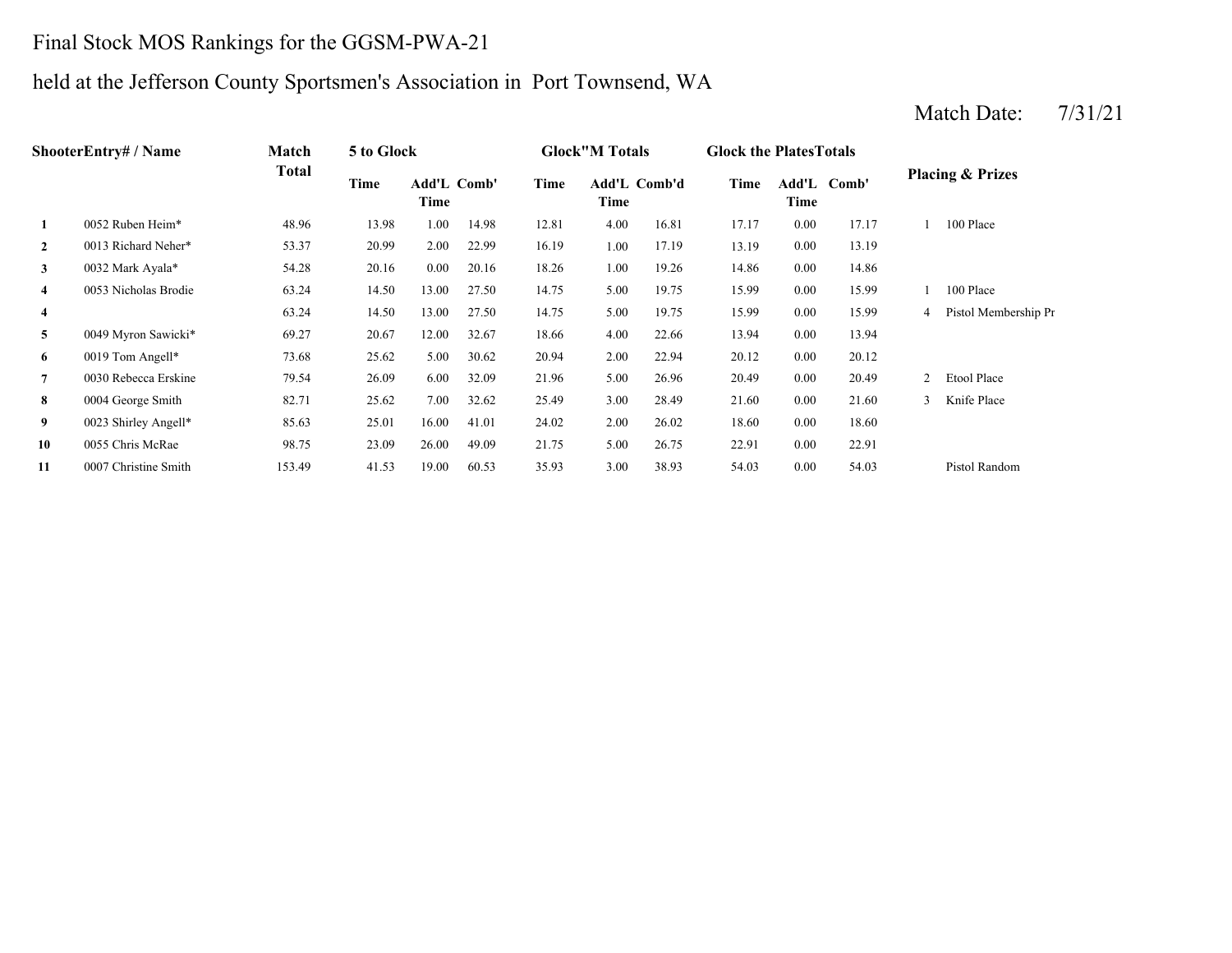Match Date:

**The following scores have not been included in the above results due to administrative issues or scoring errors Please call the GSSF office (770) 437-4718 as soon as possible for further clarification. Thank you.**

**Shooters who did not finish the match...**

**Shooters who did not show**

**0**

**9/1/2021 03:48:29 PM Port Townsend, WA**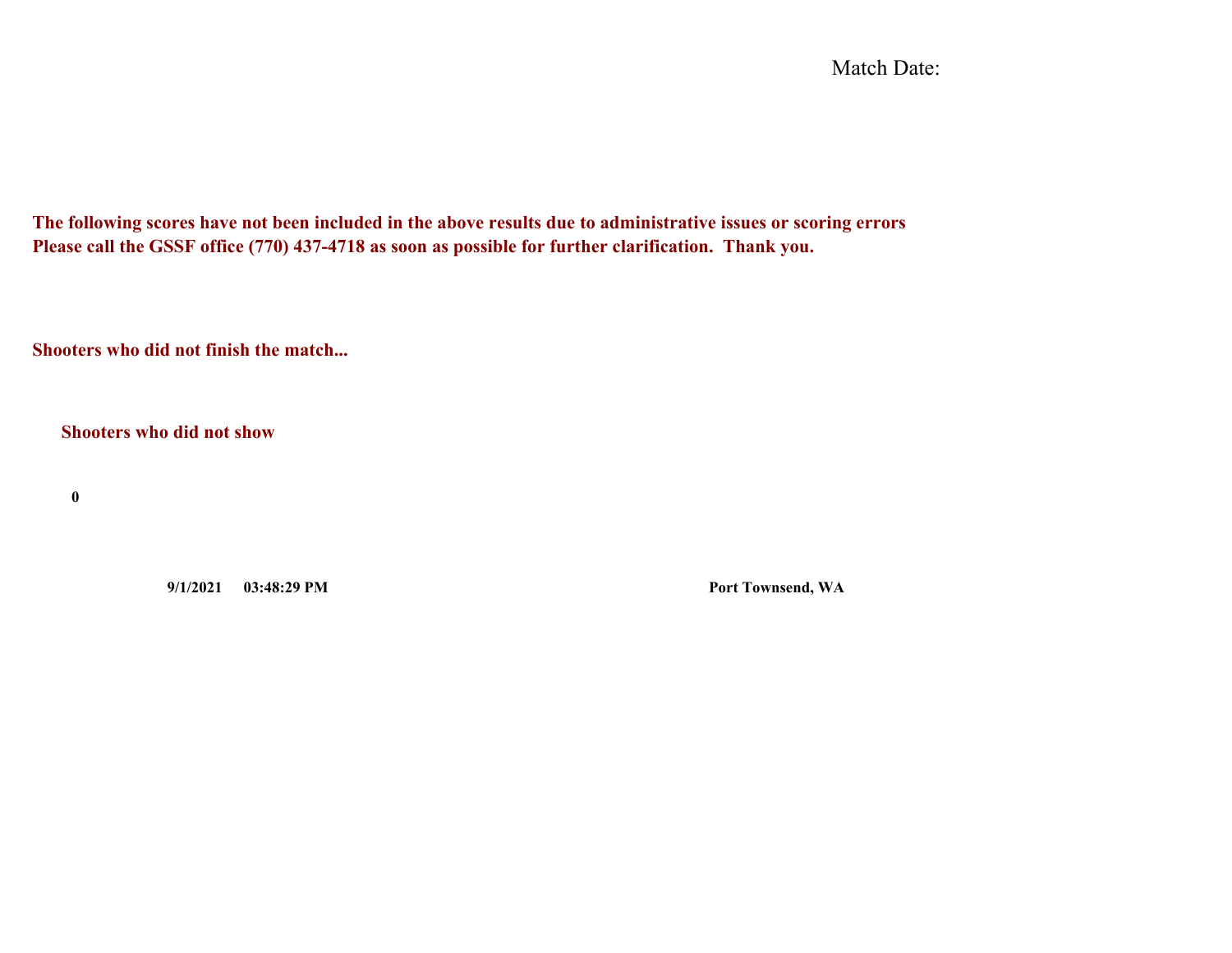### Final Civilian Rankings for the Northwestern Regional Classic XXVI

|                  | <b>ShooterEntry# / Name</b> | Match        |       | 5 to Glock Totals    |        |       | <b>Glock</b> "M Totals |       | <b>Glock the PlatesTotals</b> |                           |       |                             |                            |
|------------------|-----------------------------|--------------|-------|----------------------|--------|-------|------------------------|-------|-------------------------------|---------------------------|-------|-----------------------------|----------------------------|
|                  |                             | <b>Total</b> | Time  | Add'L Comb'd<br>Time |        | Time  | Add'L Comb'd<br>Time   |       |                               | Time Add'L Comb'd<br>Time |       | <b>Placing &amp; Prizes</b> | Categories                 |
| -1               | 0163 Nicholas Brodie        | 75.55        | 16.19 | 13.00                | 29.19  | 15.95 | 13.00                  | 28.95 | 17.41                         | 0.00                      | 17.41 | 1 Pistol Place              |                            |
| $\overline{2}$   | 0051 Jean Smith             | 79.40        | 22.61 | 14.00                | 36.61  | 20.78 | 2.00                   | 22.78 | 20.01                         | 0.00                      | 20.01 | 2 100 Place                 | Adult Female, Super Senior |
| $\boldsymbol{2}$ |                             | 79.40        | 22.61 | 14.00                | 36.61  | 20.78 | 2.00                   | 22.78 | 20.01                         | 0.00                      | 20.01 | 75 Adult Female             | Adult Female, Super Senior |
| $\overline{2}$   |                             | 79.40        | 22.61 | 14.00                | 36.61  | 20.78 | 2.00                   | 22.78 | 20.01                         | 0.00                      | 20.01 | 75 Super Senior             | Adult Female, Super Senior |
| 3                | 0155 Ruben Heim             | 79.68        | 16.55 | 19.00                | 35.55  | 16.26 | 11.00                  | 27.26 | 16.87                         | 0.00                      | 16.87 | 3 75 Place                  |                            |
| 4                | 0028 Brian Soriano          | 91.16        | 24.28 | 22.00                | 46.28  | 20.64 | 2.00                   | 22.64 | 22.24                         | 0.00                      | 22.24 |                             |                            |
| 5                | 0040 Mark McLauchlin        | 99.41        | 35.39 | 4.00                 | 39.39  | 33.07 | 2.00                   | 35.07 | 24.95                         | 0.00                      | 24.95 | 75 Senior                   | Senior                     |
| 6                | 0098 Phillip Meyers         | 99.85        | 22.71 | 25.00                | 47.71  | 20.68 | 8.00                   | 28.68 | 23.46                         | 0.00                      | 23.46 |                             | Super Senior               |
| 7                | 0024 Aaron Archer           | 100.01       | 24.72 | 12.00                | 36.72  | 23.63 | 7.00                   | 30.63 | 32.66                         | 0.00                      | 32.66 |                             |                            |
| 8                | 0167 Chris McRae            | 112.71       | 25.17 | 26.00                | 51.17  | 22.39 | 12.00                  | 34.39 | 27.15                         | 0.00                      | 27.15 |                             |                            |
| 9                | 0130 Craig Gural            | 117.03       | 19.45 | 31.00                | 50.45  | 22.06 | 12.00                  | 34.06 | 32.52                         | 0.00                      | 32.52 |                             |                            |
| 10               | 0071 Alfred Calabria        | 119.66       | 40.81 | 7.00                 | 47.81  | 38.14 | 3.00                   | 41.14 | 30.71                         | 0.00                      | 30.71 |                             | Super Senior               |
| 11               | 0018 Mervin Archer          | 120.73       | 32.72 | 22.00                | 54.72  | 30.17 | 2.00                   | 32.17 | 33.84                         | 0.00                      | 33.84 |                             | Super Senior               |
| 12               | 0021 Jared Schwebke         | 124.17       | 16.29 | 34.00                | 50.29  | 15.80 | 20.00                  | 35.80 | 28.08                         | 10.00                     | 38.08 |                             |                            |
| 13               | 0003 Thomas Tangen          | 124.40       | 27.30 | 11.00                | 38.30  | 30.55 | 10.00                  | 40.55 | 25.55                         | 20.00                     | 45.55 |                             | Super Senior               |
| 14               | 0171 Ray Narimatsu          | 124.76       | 30.55 | 14.00                | 44.55  | 29.72 | 8.00                   | 37.72 | 42.49                         | 0.00                      | 42.49 |                             | Super Senior               |
| 15               | 0133 Daniel Hughes          | 131.15       | 32.65 | 24.00                | 56.65  | 26.10 | 14.00                  | 40.10 | 34.40                         | 0.00                      | 34.40 |                             |                            |
| 16               | 0059 Luke Schwebke          | 136.06       | 17.87 | 53.00                | 70.87  | 16.61 | 18.00                  | 34.61 | 30.58                         | 0.00                      | 30.58 |                             |                            |
| 17               | 0080 Rebecca Erskine        | 139.57       | 39.76 | 26.00                | 65.76  | 31.78 | 8.00                   | 39.78 | 34.03                         | 0.00                      | 34.03 |                             | <b>Adult Female</b>        |
| 18               | 0108 Michael Hudson         | 147.33       | 22.56 | 34.00                | 56.56  | 25.69 | 16.00                  | 41.69 | 49.08                         | 0.00                      | 49.08 |                             | Senior                     |
| 19               | 0039 Caleb Bethea           | 162.40       | 39.30 | 37.00                | 76.30  | 34.95 | 10.00                  | 44.95 | 41.15                         | 0.00                      | 41.15 | 75 Junior Male              | Junior Male                |
| 20               | 0153 Mike Heaps             | 174.02       | 25.85 | 45.00                | 70.85  | 28.21 | 38.00                  | 66.21 | 36.96                         | 0.00                      | 36.96 |                             | Senior                     |
| 21               | 0031 Peter Tooker           | 182.12       | 39.09 | 36.00                | 75.09  | 36.88 | 16.00                  | 52.88 | 54.15                         | 0.00                      | 54.15 |                             | Super Senior               |
| 22               | 0007 Jo Schneider           | 182.83       | 65.77 | 9.00                 | 74.77  | 53.18 | 12.00                  | 65.18 | 42.88                         | 0.00                      | 42.88 |                             | Adult Female, Senior       |
| 23               | 0004 Milton Schneider       | 186.49       | 45.74 | 25.00                | 70.74  | 48.71 | 14.00                  | 62.71 | 53.04                         | 0.00                      | 53.04 |                             | Senior                     |
| 24               | 0105 Terry Bryant           | 191.79       | 27.43 | 72.00                | 99.43  | 39.31 | 18.00                  | 57.31 | 35.05                         | 0.00                      | 35.05 |                             | Super Senior               |
| 25               | 0026 Scott Bailey           | 197.09       | 26.29 | 43.00                | 69.29  | 25.31 | 18.00                  | 43.31 | 44.49                         | 40.00                     | 84.49 | 50 Random                   | Senior                     |
| 26               | 0064 Steven Bild            | 203.71       | 64.37 | 23.00                | 87.37  | 34.83 | 28.00                  | 62.83 | 53.51                         | 0.00                      | 53.51 |                             | Senior                     |
| 27               | 0177 Brian Bolling          | 210.46       | 19.50 | 39.00                | 58.50  | 23.70 | 45.00                  | 68.70 | 33.26                         | 50.00                     | 83.26 |                             |                            |
| 28               | 0125 Leonard McDaniel       | 212.01       | 38.25 | 43.00                | 81.25  | 39.93 | 15.00                  | 54.93 | 55.83                         | 20.00                     | 75.83 |                             |                            |
| 29               | 0101 Dwayne Roberts         | 212.47       | 40.14 | 67.00                | 107.14 | 37.40 | 17.00                  | 54.40 | 50.93                         | 0.00                      | 50.93 |                             | Senior                     |
| 30               | 0014 Christine Smith        | 212.91       | 33.77 | 40.00                | 73.77  | 41.48 | 21.00                  | 62.48 | 56.66                         | 20.00                     | 76.66 |                             | Adult Female, Super Senior |
| 31               | 0154 Michelle Sepulveda     | 219.32       | 27.89 | 38.00                | 65.89  | 43.03 | 25.00                  | 68.03 | 55.40                         | 30.00                     | 85.40 |                             |                            |
| 32               | 0110 Ryan Roberts           | 227.68       | 27.19 | 75.00                | 102.19 | 22.74 | 37.00                  | 59.74 | 45.75                         | 20.00                     | 65.75 |                             |                            |
| 33               | 0170 Paul Utley             | 227.90       | 46.43 | 30.00                | 76.43  | 51.43 | 39.00                  | 90.43 | 61.04                         | 0.00                      | 61.04 |                             | Senior                     |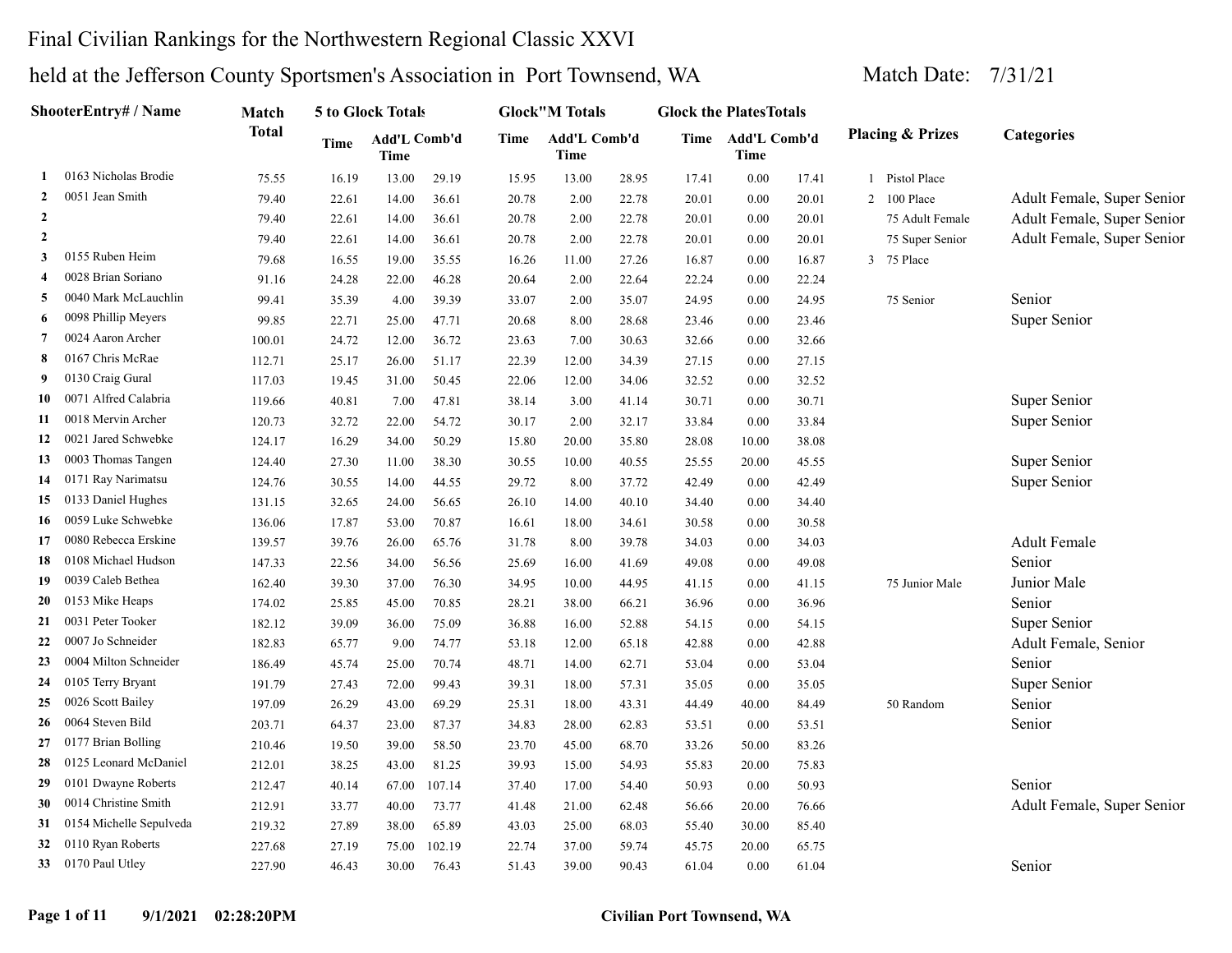|    | <b>ShooterEntry#/Name</b>    | Match  |        | 5 to Glock Totals           |        |       | <b>Glock</b> "M Totals |        | <b>Glock the Plates Totals</b> |                             |        |                                    |                            |
|----|------------------------------|--------|--------|-----------------------------|--------|-------|------------------------|--------|--------------------------------|-----------------------------|--------|------------------------------------|----------------------------|
|    |                              | Total  | Time   | <b>Add'L Comb'd</b><br>Time |        | Time  | Add'L Comb'd<br>Time   |        | Time                           | <b>Add'L Comb'd</b><br>Time |        | <b>Placing &amp; Prizes</b>        | Categories                 |
| 34 | 0015 Jason Webster           | 231.76 | 38.02  | 43.00                       | 81.02  | 34.25 | 41.00                  | 75.25  | 75.49                          | $0.00\,$                    | 75.49  | 75 Challenged                      | Challenged                 |
| 34 |                              | 231.76 | 38.02  | 43.00                       | 81.02  | 34.25 | 41.00                  | 75.25  | 75.49                          | 0.00                        | 75.49  | 2 year membership ren              | Challenged                 |
| 35 | 0144 Jeffrey Blem            | 253.10 | 41.16  | 57.00                       | 98.16  | 39.78 | 26.00                  | 65.78  | 59.16                          | 30.00                       | 89.16  | 2 year membership ren              | Super Senior               |
|    | 36 0025 Sandra Tooker        | 265.06 | 70.17  | 33.00                       | 103.17 | 91.14 | 14.00                  | 105.14 | 56.75                          | $0.00\,$                    | 56.75  |                                    | Adult Female, Super Senior |
|    | 37 0114 David Brown          | 277.19 | 57.12  | 35.00                       | 92.12  | 46.23 | 27.00                  | 73.23  | 91.84                          | 20.00                       | 111.84 |                                    | Super Senior               |
| 38 | 0072 Steven Tucker           | 278.40 | 18.29  | 95.00                       | 113.29 | 24.06 | 26.00                  | 50.06  | 65.05                          | 50.00                       | 115.05 |                                    |                            |
| 39 | 0103 John Ebner              | 291.83 | 40.69  | 49.00                       | 89.69  | 37.53 | 44.00                  | 81.53  | 120.61                         | 0.00                        | 120.61 |                                    | Super Senior               |
| 40 | 0132 Robert Ferens           | 301.73 | 39.09  | 57.00                       | 96.09  | 34.59 | 54.00                  | 88.59  | 87.05                          | 30.00                       | 117.05 |                                    | Senior                     |
|    | 41 0135 Megan Phelps         | 422.82 | 37.94  | 84.00                       | 121.94 | 51.81 | 22.00                  | 73.81  | 87.07                          | 140.00                      | 227.07 | 2 year membership ren Adult Female |                            |
|    | 42 0117 Michael E. Daugherty | 471.93 | 37.76  | 160.00                      | 197.76 | 31.02 | 42.00                  | 73.02  | 61.15                          | 140.00                      | 201.15 |                                    |                            |
|    | 0116 Barbara Butterton       | 483.90 | 38.02  | 98.00                       | 136.02 | 46.18 | 66.00                  | 112.18 | 85.70                          | 150.00                      | 235.70 |                                    | Adult Female, Super Senior |
|    | 44 0063 Beth Bild            | 520.57 | 110.95 | 66.00                       | 176.95 | 89.24 | 36.00                  | 125.24 | 208.38                         | 10.00                       | 218.38 |                                    | <b>Adult Female</b>        |
| 45 | 0165 Dorothy O'Dell          | 623.97 | 31.53  | 111.00                      | 142.53 | 41.16 | 135.00                 | 176.16 | 125.28                         | 180.00                      | 305.28 |                                    | Adult Female, Challenged   |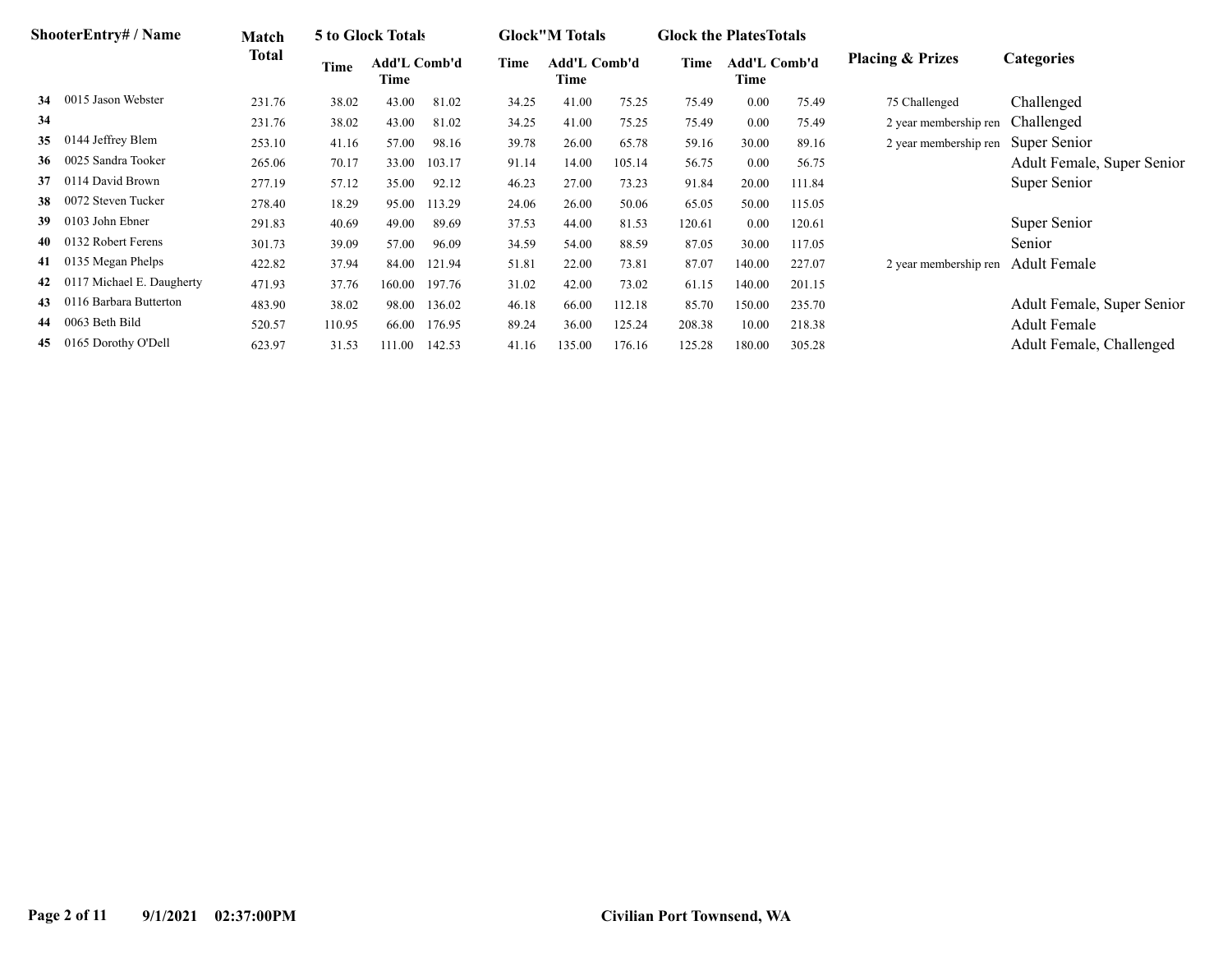### Final Competition Rankings for the Northwestern Regional Classic XXVI

| ShooterEntry# / Name | Match                   |              | 5 to Glock Totals |                             |        | <b>Glock</b> "M Totals |                      | <b>Glock the PlatesTotals</b> |       |                             |        |                |                             |
|----------------------|-------------------------|--------------|-------------------|-----------------------------|--------|------------------------|----------------------|-------------------------------|-------|-----------------------------|--------|----------------|-----------------------------|
|                      |                         | <b>Total</b> | <b>Time</b>       | Add'L Comb'd<br><b>Time</b> |        | Time                   | Add'L Comb'd<br>Time |                               | Time  | Add'L Comb'd<br><b>Time</b> |        |                | <b>Placing &amp; Prizes</b> |
| 1                    | 0047 Richard Neher*     | 54.81        | 19.62             | 1.00                        | 20.62  | 16.29                  | 1.00                 | 17.29                         | 16.90 | 0.00                        | 16.90  |                | 1 Pistol MatchMeister       |
| $\mathbf{2}$         | 0140 Myron Sawicki*     | 58.76        | 21.92             | 2.00                        | 23.92  | 19.21                  | 1.00                 | 20.21                         | 14.63 | 0.00                        | 14.63  |                |                             |
| 3                    | 0087 Bill Mayne*        | 61.56        | 22.87             | 3.00                        | 25.87  | 17.59                  | 0.00                 | 17.59                         | 18.10 | 0.00                        | 18.10  | 1              | Pistol Place                |
| 4                    | 0033 Jeff Snope*        | 64.47        | 24.61             | 2.00                        | 26.61  | 19.32                  | 2.00                 | 21.32                         | 16.54 | 0.00                        | 16.54  |                |                             |
| 5                    | 0066 Tom Angell*        | 64.82        | 22.53             | 3.00                        | 25.53  | 20.69                  | 0.00                 | 20.69                         | 18.60 | 0.00                        | 18.60  |                |                             |
| 6                    | 0156 Ruben Heim         | 66.54        | 14.08             | 10.00                       | 24.08  | 15.68                  | 11.00                | 26.68                         | 15.78 | 0.00                        | 15.78  | 1              | Pistol Place                |
| 7                    | 0094 Andrew Hermer*     | 69.78        | 20.67             | 4.00                        | 24.67  | 15.90                  | 5.00                 | 20.90                         | 24.21 | 0.00                        | 24.21  |                |                             |
| 8                    | 0100 Phillip Meyers     | 74.39        | 23.75             | 7.00                        | 30.75  | 19.20                  | 5.00                 | 24.20                         | 19.44 | 0.00                        | 19.44  | $\overline{2}$ | 100 Place                   |
| 9                    | 0056 Steve Smith*       | 76.23        | 23.21             | 6.00                        | 29.21  | 20.38                  | 3.00                 | 23.38                         | 23.64 | 0.00                        | 23.64  |                |                             |
| 10                   | 0128 Pierce Gural       | 76.28        | 16.33             | 26.00                       | 42.33  | 12.13                  | 7.00                 | 19.13                         | 14.82 | 0.00                        | 14.82  |                | 3 75 Place                  |
| 11                   | 0121 Bruce Clemans*     | 78.42        | 21.46             | 10.00                       | 31.46  | 19.98                  | 4.00                 | 23.98                         | 22.98 | 0.00                        | 22.98  |                |                             |
| 12                   | 0083 Micheal Daugherty* | 87.20        | 31.94             | 12.00                       | 43.94  | 17.57                  | 5.00                 | 22.57                         | 20.69 | 0.00                        | 20.69  |                |                             |
| 13                   | 0089 Connie Hermer      | 87.35        | 24.88             | 6.00                        | 30.88  | 24.99                  | 2.00                 | 26.99                         | 29.48 | 0.00                        | 29.48  |                |                             |
| 14                   | 0076 Mark Ayala*        | 88.02        | 18.34             | 16.00                       | 34.34  | 17.08                  | 4.00                 | 21.08                         | 22.60 | 10.00                       | 32.60  |                |                             |
| 15                   | 0145 Emery Blem         | 88.96        | 20.34             | 7.00                        | 27.34  | 18.60                  | 16.00                | 34.60                         | 27.02 | 0.00                        | 27.02  |                |                             |
| 16                   | 0041 Mark McLauchlin    | 92.42        | 35.35             | 2.00                        | 37.35  | 31.91                  | 0.00                 | 31.91                         | 23.16 | 0.00                        | 23.16  |                |                             |
| 17                   | 0168 Chris McRae        | 99.53        | 23.01             | 10.00                       | 33.01  | 20.75                  | 10.00                | 30.75                         | 35.77 | $0.00\,$                    | 35.77  |                |                             |
| 18                   | 0172 Ray Narimatsu      | 100.28       | 27.33             | 12.00                       | 39.33  | 25.44                  | 2.00                 | 27.44                         | 33.51 | 0.00                        | 33.51  |                |                             |
| 19                   | 0102 Steve Blazina*     | 106.28       | 27.13             | 22.00                       | 49.13  | 26.42                  | 5.00                 | 31.42                         | 25.73 | 0.00                        | 25.73  |                |                             |
| 20                   | 0152 Daniel Hughes      | 106.89       | 28.26             | 17.00                       | 45.26  | 24.42                  | 6.00                 | 30.42                         | 31.21 | 0.00                        | 31.21  |                |                             |
| 21                   | 0052 Jean Smith         | 108.87       | 20.32             | 17.00                       | 37.32  | 22.53                  | 23.00                | 45.53                         | 26.02 | 0.00                        | 26.02  |                |                             |
| 22                   | 0148 Gene Robinson      | 130.33       | 33.25             | 9.00                        | 42.25  | 34.78                  | 10.00                | 44.78                         | 43.30 | 0.00                        | 43.30  |                |                             |
| 23                   | 0131 Craig Gural        | 142.45       | 22.11             | 26.00                       | 48.11  | 25.29                  | 7.00                 | 32.29                         | 32.05 | 30.00                       | 62.05  |                |                             |
| 24                   | 0005 Milton Schneider   | 144.58       | 42.21             | 8.00                        | 50.21  | 40.55                  | 2.00                 | 42.55                         | 51.82 | 0.00                        | 51.82  |                |                             |
| 25                   | 0032 Peter Tooker       | 155.58       | 45.04             | 6.00                        | 51.04  | 34.78                  | 0.00                 | 34.78                         | 59.76 | 10.00                       | 69.76  |                |                             |
| 26                   | 0107 Lee Boyle          | 166.33       | 18.32             | 84.00                       | 102.32 | 18.44                  | 9.00                 | 27.44                         | 36.57 | 0.00                        | 36.57  |                |                             |
| 27                   | 0008 Jo Schneider       | 167.98       | 57.56             | 9.00                        | 66.56  | 48.19                  | 23.00                | 71.19                         | 30.23 | 0.00                        | 30.23  |                | 50 Random                   |
| 28                   | 0002 Daniel Cronin      | 172.53       | 31.54             | 30.00                       | 61.54  | 35.14                  | 21.00                | 56.14                         | 44.85 | 10.00                       | 54.85  |                |                             |
| 29                   | 0074 Steven Tucker      | 245.00       | 18.90             | 64.00                       | 82.90  | 23.80                  | 25.00                | 48.80                         | 53.30 | 60.00                       | 113.30 |                | 50 Random                   |
| 30                   | 0151 Greg Dickerson     | 248.07       | 55.02             | 21.00                       | 76.02  | 40.83                  | 10.00                | 50.83                         | 61.22 | 60.00                       | 121.22 |                |                             |
| 31                   | 0017 Russell Humberd    | 326.03       | 25.97             | 99.00                       | 124.97 | 24.98                  | 46.00                | 70.98                         | 60.08 | 70.00                       | 130.08 |                |                             |
| 32                   | 0176 Paul Utley         | 331.80       | 62.35             | 40.00                       | 102.35 | 66.94                  | 12.00                | 78.94                         | 80.51 | 70.00                       | 150.51 |                |                             |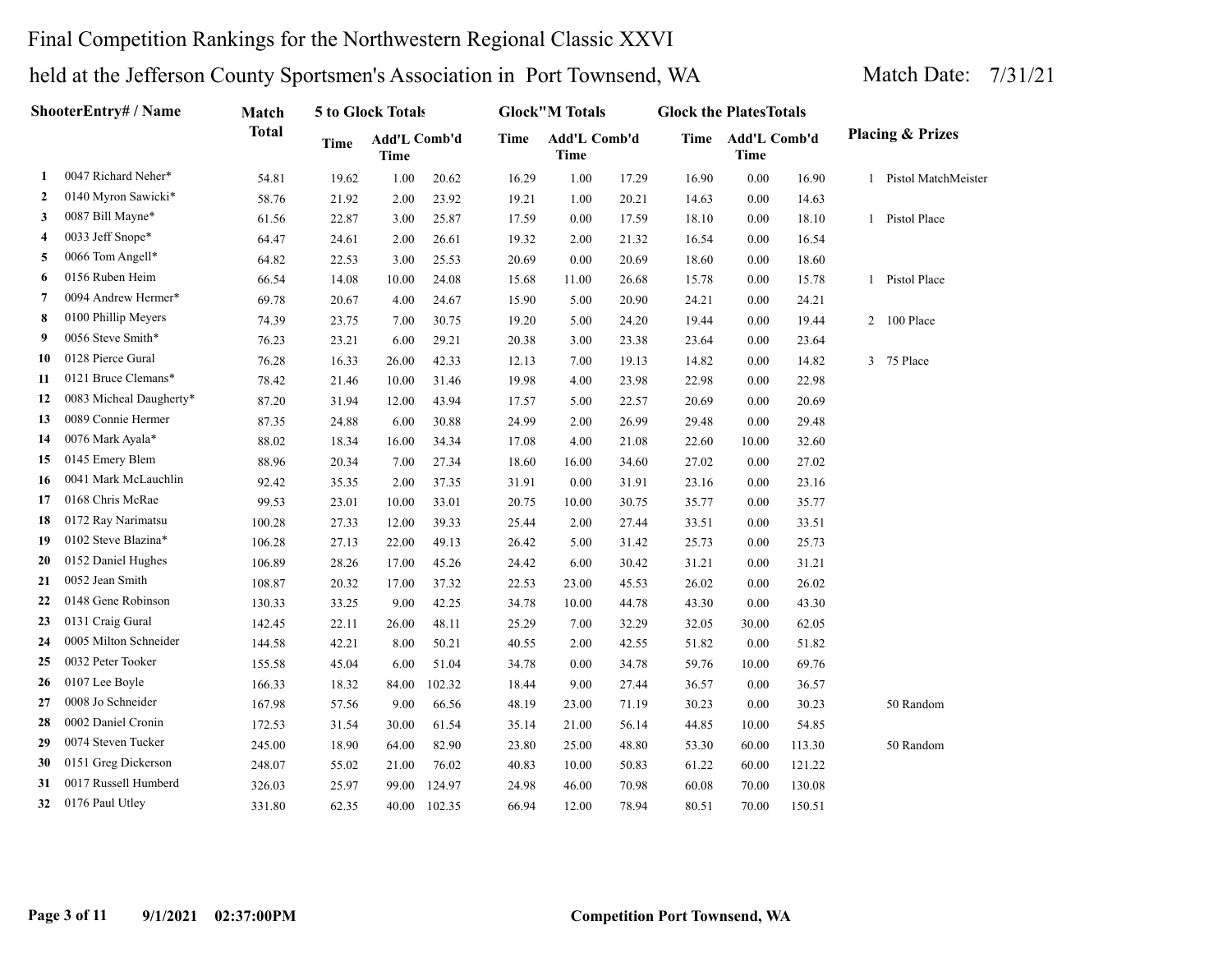### Final Guardian Rankings for the Northwestern Regional Classic XXVI

| <b>ShooterEntrv# / Name</b> | Match                |        | 5 to Glock Totals |                      |       | <b>Glock</b> "M Totals |                      | <b>Glock the Plates Totals</b> |       |                             |        |                             |                   |
|-----------------------------|----------------------|--------|-------------------|----------------------|-------|------------------------|----------------------|--------------------------------|-------|-----------------------------|--------|-----------------------------|-------------------|
|                             |                      | Total  | Time              | Add'L Comb'd<br>Time |       | Time                   | Add'L Comb'd<br>Time |                                | Time  | <b>Add'L Comb'd</b><br>Time |        | <b>Placing &amp; Prizes</b> | <b>Categories</b> |
|                             | 0161 Joe Bawden      | 61.23  | 20.80             | 8.00                 | 28.80 | 15.66                  | 1.00                 | 16.66                          | 15.77 | 0.00                        | 15.77  | 100 Place                   |                   |
| $\mathbf{2}$                | 0001 Daniel Cronin   | 146.62 | 32.06             | 27.00                | 59.06 | 28.94                  | 15.00                | 43.94                          | 43.62 | 0.00                        | 43.62  | 2 Etool Place               | Senior            |
| $\overline{2}$              |                      | 146.62 | 32.06             | 27.00                | 59.06 | 28.94                  | 15.00                | 43.94                          | 43.62 | 0.00                        | 43.62  | 75 Senior                   | Senior            |
| 3                           | 0012 George Smith    | 146.66 | 32.57             | 30.00                | 62.57 | 36.72                  | 6.00                 | 42.72                          | 41.37 | 0.00                        | 41.37  | Knife Place                 | Super Senior      |
| 3                           |                      | 146.66 | 32.57             | 30.00                | 62.57 | 36.72                  | 6.00                 | 42.72                          | 41.37 | 0.00                        | 41.37  | 75 Super Senior             | Super Senior      |
| 4                           | 0020 Leon Spaeth     | 186.81 | 33.97             | 28.00                | 61.97 | 36.62                  | 26.00                | 62.62                          | 52.22 | 10.00                       | 62.22  |                             | Super Senior      |
| 5.                          | 0016 Russell Humberd | 215.83 | 26.71             | 60.00                | 86.71 | 32.51                  | 30.00                | 62.51                          | 46.61 | 20.00                       | 66.61  |                             | Senior            |
| 6.                          | 0010 Jonathan Stein  | 219.69 | 33.12             | 44.00                | 77.12 | 29.09                  | 38.00                | 67.09                          | 55.48 | 20.00                       | 75.48  |                             | Senior            |
|                             | 7 0147 Leslie Reed   | 265.75 | 56.98             | 43.00                | 99.98 | 76.79                  | 33.00                | 109.79                         | 55.98 | 0.00                        | 55.98  | 75 Guardian Female          | Guardian Female   |
| 8.                          | 0115 Bruce Turner    | 296.12 | 18.39             | 44.00                | 62.39 | 24.04                  | 43.00                | 67.04                          | 76.69 | 90.00                       | 166.69 |                             |                   |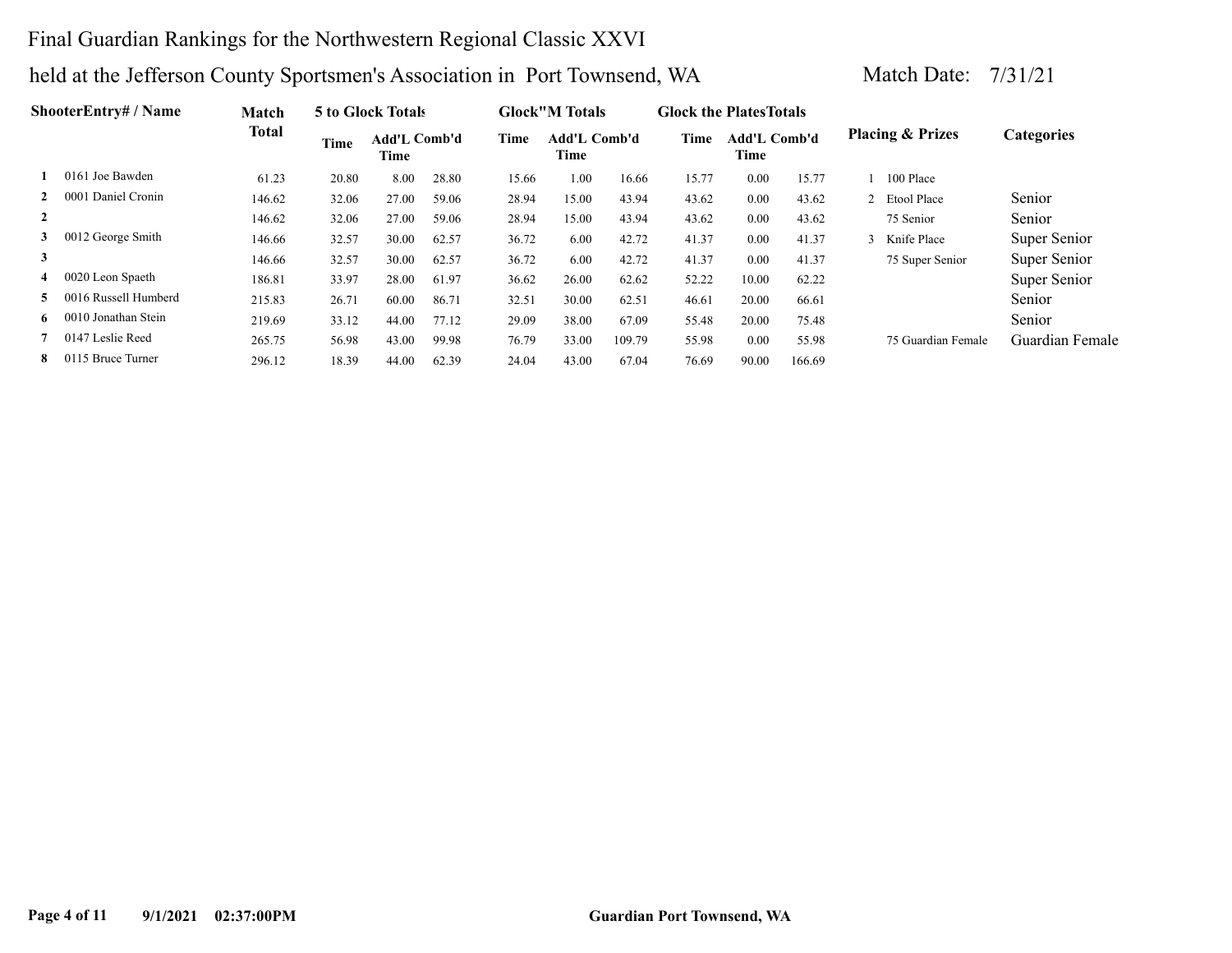### Final Heavy Metal Rankings for the Northwestern Regional Classic XXVI

| <b>ShooterEntry#/Name</b> | Match                |              | <b>5 to Glock Totals</b> |                             |       | <b>Glock</b> "M Totals |                      | <b>Glock the Plates Totals</b> |       |                             |       |                |                             |
|---------------------------|----------------------|--------------|--------------------------|-----------------------------|-------|------------------------|----------------------|--------------------------------|-------|-----------------------------|-------|----------------|-----------------------------|
|                           |                      | <b>Total</b> | Time                     | Add'L Comb'd<br><b>Time</b> |       | Time                   | Add'L Comb'd<br>Time |                                | Time  | <b>Add'L Comb'd</b><br>Time |       |                | <b>Placing &amp; Prizes</b> |
| 1                         | 0050 Richard Neher*  | 66.63        | 20.14                    | 11.00                       | 31.14 | 17.79                  | 0.00                 | 17.79                          | 17.70 | 0.00                        | 17.70 | $\mathbf{1}$   | 100 Place                   |
| $\mathbf{2}$              | 0079 Mark Ayala*     | 67.93        | 19.22                    | 5.00                        | 24.22 | 20.08                  | 2.00                 | 22.08                          | 21.63 | 0.00                        | 21.63 |                |                             |
| 3                         | 0143 Myron Sawicki*  | 68.75        | 23.67                    | 1.00                        | 24.67 | 23.41                  | 3.00                 | 26.41                          | 17.67 | 0.00                        | 17.67 |                |                             |
| 4                         | 0036 Jeff Snope*     | 68.82        | 26.75                    | 0.00                        | 26.75 | 18.92                  | 5.00                 | 23.92                          | 18.15 | 0.00                        | 18.15 |                |                             |
| 5.                        | 0062 Luke Schwebke   | 68.84        | 19.92                    | 4.00                        | 23.92 | 19.40                  | 2.00                 | 21.40                          | 23.52 | 0.00                        | 23.52 |                | 100 Place                   |
| 6                         | 0097 Andrew Hermer*  | 72.35        | 22.69                    | 7.00                        | 29.69 | 19.20                  | 3.00                 | 22.20                          | 20.46 | 0.00                        | 20.46 |                |                             |
|                           | 0023 Jared Schwebke  | 98.00        | 18.49                    | 27.00                       | 45.49 | 19.58                  | 11.00                | 30.58                          | 21.93 | 0.00                        | 21.93 | $\overline{2}$ | Etool Place                 |
| 8                         | 0136 Marion Hughes   | 100.02       | 20.92                    | 30.00                       | 50.92 | 20.90                  | 5.00                 | 25.90                          | 23.20 | 0.00                        | 23.20 | 3              | Knife Place                 |
| 9.                        | 0044 Mark McLauchlin | 102.37       | 39.46                    | 2.00                        | 41.46 | 30.36                  | 4.00                 | 34.36                          | 26.55 | 0.00                        | 26.55 |                |                             |
| 10                        | 0124 Bruce Clemans*  | 106.90       | 21.99                    | 21.00                       | 42.99 | 21.69                  | 17.00                | 38.69                          | 25.22 | 0.00                        | 25.22 |                |                             |
| 11                        | 0160 Kevin Beason    | 110.63       | 23.63                    | 27.00                       | 50.63 | 19.67                  | 15.00                | 34.67                          | 25.33 | 0.00                        | 25.33 |                |                             |
| 12                        | 0169 Chris McRae     | 110.65       | 26.64                    | 24.00                       | 50.64 | 22.06                  | 11.00                | 33.06                          | 26.95 | 0.00                        | 26.95 |                |                             |
| 13                        | 0091 Connie Hermer   | 115.08       | 29.88                    | 14.00                       | 43.88 | 24.71                  | 14.00                | 38.71                          | 32.49 | 0.00                        | 32.49 |                |                             |
| 14                        | 0019 Mervin Archer   | 121.63       | 32.36                    | 8.00                        | 40.36 | 29.08                  | 12.00                | 41.08                          | 40.19 | 0.00                        | 40.19 |                |                             |
| 15                        | 0174 Daniel Hughes   | 137.05       | 34.98                    | 35.00                       | 69.98 | 25.18                  | 13.00                | 38.18                          | 28.89 | 0.00                        | 28.89 |                |                             |
| 16                        | 0113 Erin Hubbard    | 149.96       | 30.94                    | 27.00                       | 57.94 | 41.01                  | 13.00                | 54.01                          | 38.01 | 0.00                        | 38.01 |                |                             |
| 17                        | 0011 Jonathan Stein  | 195.95       | 34.80                    | 40.00                       | 74.80 | 33.02                  | 41.00                | 74.02                          | 47.13 | 0.00                        | 47.13 |                |                             |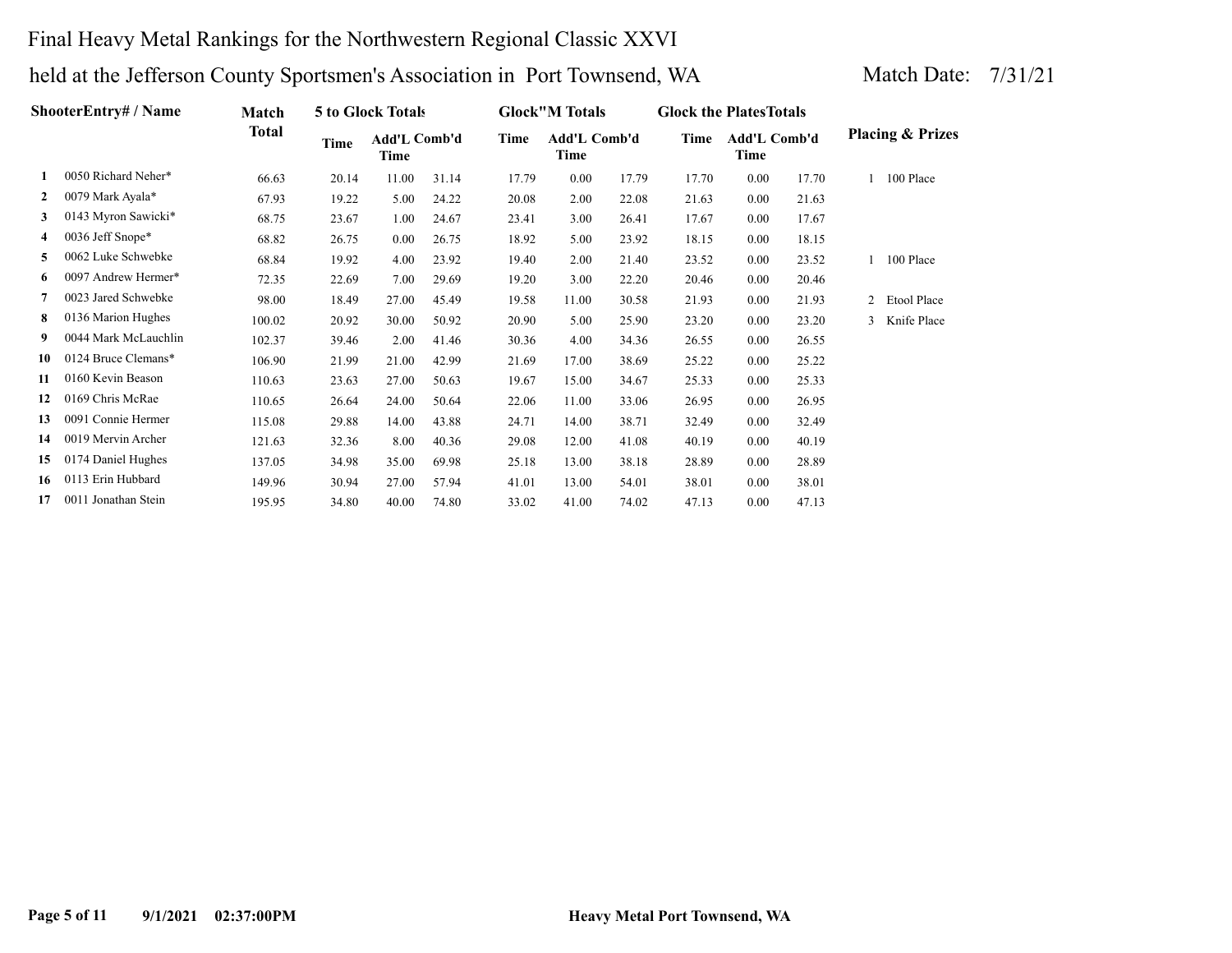### Final Major Sub Rankings for the Northwestern Regional Classic XXVI

| <b>ShooterEntry#/Name</b> | Match               |              | 5 to Glock Totals |                      |       | <b>Glock</b> "M Totals |                      | <b>Glock the Plates Totals</b> |       |                      |       |               |                             |
|---------------------------|---------------------|--------------|-------------------|----------------------|-------|------------------------|----------------------|--------------------------------|-------|----------------------|-------|---------------|-----------------------------|
|                           |                     | <b>Total</b> | <b>Time</b>       | Add'L Comb'd<br>Time |       | Time                   | Add'L Comb'd<br>Time |                                | Time  | Add'L Comb'd<br>Time |       |               | <b>Placing &amp; Prizes</b> |
|                           | 0046 Richard Neher* | 50.27        | 12.93             | 4.00                 | 16.93 | 13.55                  | 0.00                 | 13.55                          | 19.79 | 0.00                 | 19.79 |               | 100 Place                   |
|                           | 0065 Tom Angell*    | 53.34        | 14.98             | 0.00                 | 14.98 | 16.01                  | 0.00                 | 16.01                          | 22.35 | 0.00                 | 22.35 |               |                             |
| 3                         | 0139 Myron Sawicki* | 60.68        | 17.63             | 3.00                 | 20.63 | 14.50                  | 0.00                 | 14.50                          | 25.55 | 0.00                 | 25.55 |               | 50 Random                   |
| 4                         | 0055 Steve Smith*   | 62.67        | 16.10             | 4.00                 | 20.10 | 14.54                  | 1.00                 | 15.54                          | 27.03 | 0.00                 | 27.03 |               |                             |
| 5.                        | 0175 Marion Hughes  | 76.42        | 14.30             | 9.00                 | 23.30 | 14.17                  | 3.00                 | 17.17                          | 25.95 | 10.00                | 35.95 |               | 100 Place                   |
| 6.                        | 0093 Andrew Hermer* | 91.54        | 14.56             | 0.00                 | 14.56 | 14.94                  | 1.00                 | 15.94                          | 31.04 | 30.00                | 61.04 |               |                             |
|                           | 0173 Daniel Hughes  | 95.08        | 18.21             | 11.00                | 29.21 | 17.91                  | 1.00                 | 18.91                          | 26.96 | 20.00                | 46.96 |               | 2 Etool Place               |
| 8                         | 0120 Bruce Clemans* | 96.39        | 14.43             | 6.00                 | 20.43 | 17.31                  | 2.00                 | 19.31                          | 36.65 | 20.00                | 56.65 |               |                             |
| 9                         | 0060 Luke Schwebke  | 102.81       | 12.34             | 4.00                 | 16.34 | 12.19                  | 17.00                | 29.19                          | 27.28 | 30.00                | 57.28 | $\mathcal{R}$ | Knife Place                 |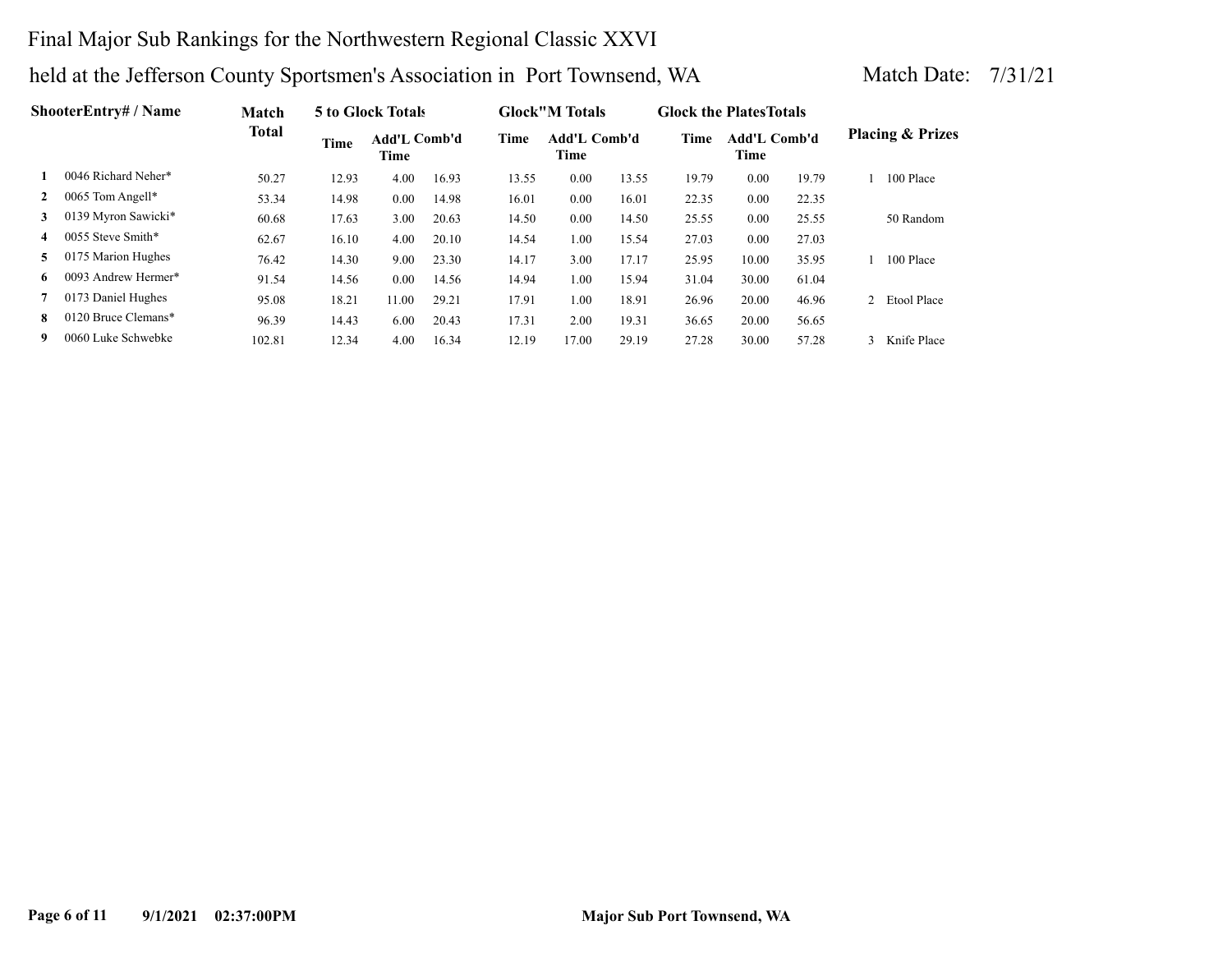### Final Master Stock Rankings for the Northwestern Regional Classic XXVI

|    | <b>ShooterEntry#/Name</b> | Match        |       | <b>5 to Glock Totals</b> |       |       | <b>Glock</b> "M Totals |       | <b>Glock the Plates Totals</b> |                      |       |              |                             |
|----|---------------------------|--------------|-------|--------------------------|-------|-------|------------------------|-------|--------------------------------|----------------------|-------|--------------|-----------------------------|
|    |                           | <b>Total</b> | Time  | Add'L Comb'd<br>Time     |       | Time  | Add'L Comb'd<br>Time   |       | Time                           | Add'L Comb'd<br>Time |       |              | <b>Placing &amp; Prizes</b> |
|    | 0142 Myron Sawicki*       | 58.67        | 22.22 | 1.00                     | 23.22 | 19.29 | 1.00                   | 20.29 | 15.16                          | 0.00                 | 15.16 |              | Pistol Place                |
| 2  | 0049 Richard Neher*       | 59.28        | 20.07 | 6.00                     | 26.07 | 17.80 | 1.00                   | 18.80 | 14.41                          | 0.00                 | 14.41 |              | 2 75 Place                  |
| 3  | 0158 Ruben Heim           | 61.67        | 14.44 | 11.00                    | 25.44 | 15.02 | 4.00                   | 19.02 | 17.21                          | 0.00                 | 17.21 | $\mathbf{3}$ | Etool Place                 |
| 4  | 0035 Jeff Snope*          | 63.15        | 26.71 | 0.00                     | 26.71 | 21.17 | 1.00                   | 22.17 | 14.27                          | 0.00                 | 14.27 |              |                             |
| 5  | 0088 Bill Mayne*          | 65.25        | 22.16 | 1.00                     | 23.16 | 18.46 | 1.00                   | 19.46 | 22.63                          | 0.00                 | 22.63 |              |                             |
| 6  | 0068 Tom Angell*          | 67.90        | 22.71 | 4.00                     | 26.71 | 21.99 | $0.00\,$               | 21.99 | 19.20                          | 0.00                 | 19.20 |              |                             |
|    | 0078 Mark Ayala*          | 70.70        | 20.02 | 7.00                     | 27.02 | 17.78 | 2.00                   | 19.78 | 23.90                          | 0.00                 | 23.90 |              |                             |
| 8  | 0096 Andrew Hermer*       | 71.65        | 19.63 | 9.00                     | 28.63 | 16.90 | 8.00                   | 24.90 | 18.12                          | 0.00                 | 18.12 |              |                             |
| 9  | 0038 Dan Bethea*          | 71.75        | 18.78 | 5.00                     | 23.78 | 18.31 | 9.00                   | 27.31 | 20.66                          | 0.00                 | 20.66 |              |                             |
| 10 | 0123 Bruce Clemans*       | 72.46        | 21.07 | 7.00                     | 28.07 | 19.61 | 5.00                   | 24.61 | 19.78                          | 0.00                 | 19.78 |              |                             |
| 11 | 0058 Steve Smith*         | 77.18        | 22.79 | 10.00                    | 32.79 | 21.42 | 1.00                   | 22.42 | 21.97                          | 0.00                 | 21.97 |              |                             |
| 12 | 0070 Shirley Angell*      | 78.59        | 22.25 | 11.00                    | 33.25 | 21.96 | 4.00                   | 25.96 | 19.38                          | 0.00                 | 19.38 |              |                             |
| 13 | 0084 Micheal Daugherty*   | 90.03        | 20.14 | 9.00                     | 29.14 | 19.94 | 13.00                  | 32.94 | 27.95                          | 0.00                 | 27.95 |              |                             |
| 14 | 0054 Jean Smith           | 95.77        | 22.37 | 20.00                    | 42.37 | 22.86 | 6.00                   | 28.86 | 24.54                          | 0.00                 | 24.54 |              |                             |
| 15 | 0043 Mark McLauchlin      | 104.58       | 35.81 | 4.00                     | 39.81 | 31.55 | 5.00                   | 36.55 | 28.22                          | 0.00                 | 28.22 |              |                             |
| 16 | 0006 Milton Schneider     | 151.52       | 43.46 | 22.00                    | 65.46 | 42.29 | 5.00                   | 47.29 | 38.77                          | 0.00                 | 38.77 |              |                             |
| 17 | 0009 Jo Schneider         | 192.49       | 62.90 | 32.00                    | 94.90 | 44.93 | 8.00                   | 52.93 | 44.66                          | 0.00                 | 44.66 |              |                             |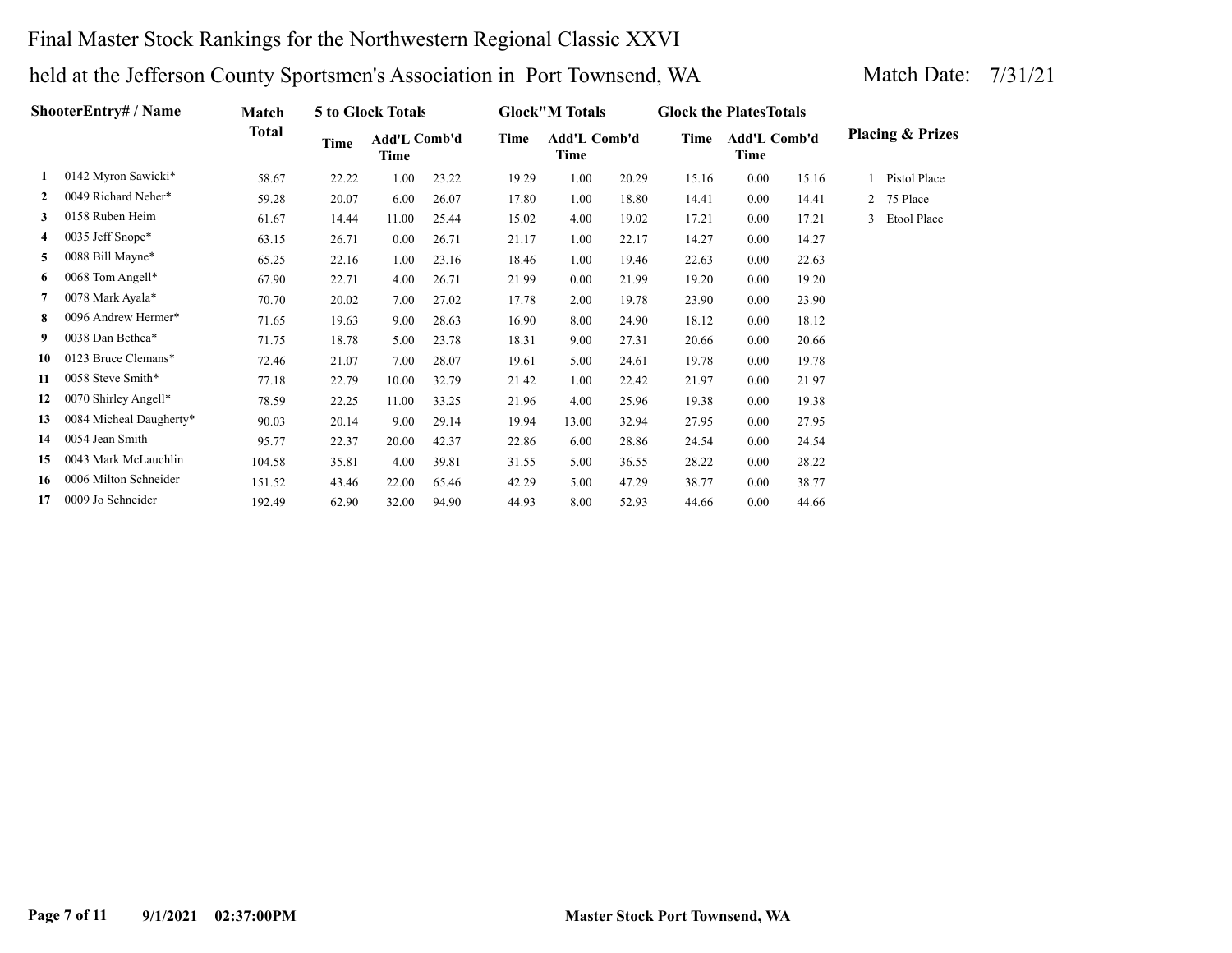### Final SubCompact Rankings for the Northwestern Regional Classic XXVI

| <b>ShooterEntry# / Name</b> | Match                     |              | 5 to Glock Totals |                      |        | <b>Glock</b> "M Totals |                      | <b>Glock the Plates Totals</b> |       |                             |        |              |                             |
|-----------------------------|---------------------------|--------------|-------------------|----------------------|--------|------------------------|----------------------|--------------------------------|-------|-----------------------------|--------|--------------|-----------------------------|
|                             |                           | <b>Total</b> | Time              | Add'L Comb'd<br>Time |        | Time                   | Add'L Comb'd<br>Time |                                | Time  | <b>Add'L Comb'd</b><br>Time |        |              | <b>Placing &amp; Prizes</b> |
| $\mathbf{1}$                | 0045 Richard Neher*       | 57.90        | 19.91             | 4.00                 | 23.91  | 17.19                  | 0.00                 | 17.19                          | 16.80 | 0.00                        | 16.80  | $\mathbf{1}$ | 100 Place                   |
| $\mathbf{2}$                | 0075 Mark Ayala*          | 63.77        | 20.83             | 4.00                 | 24.83  | 19.34                  | 0.00                 | 19.34                          | 19.60 | 0.00                        | 19.60  |              |                             |
| 3                           | 0099 Phillip Meyers       | 68.23        | 23.07             | 1.00                 | 24.07  | 21.07                  | 1.00                 | 22.07                          | 22.09 | 0.00                        | 22.09  |              | 100 Place                   |
| 4                           | 0162 Joe Bawden           | 73.98        | 20.96             | 15.00                | 35.96  | 18.13                  | 1.00                 | 19.13                          | 18.89 | 0.00                        | 18.89  | 2            | Etool Place                 |
| 5                           | 0082 Micheal Daugherty*   | 77.03        | 19.64             | 14.00                | 33.64  | 20.52                  | 1.00                 | 21.52                          | 21.87 | 0.00                        | 21.87  |              |                             |
| 6                           | 0138 Myron Sawicki*       | 79.10        | 23.38             | 7.00                 | 30.38  | 18.91                  | 11.00                | 29.91                          | 18.81 | 0.00                        | 18.81  |              |                             |
| 7                           | 0092 Andrew Hermer*       | 79.82        | 22.57             | 13.00                | 35.57  | 21.36                  | 3.00                 | 24.36                          | 19.89 | 0.00                        | 19.89  |              |                             |
| 8                           | 0159 Kevin Beason         | 85.90        | 25.22             | 9.00                 | 34.22  | 18.38                  | 14.00                | 32.38                          | 19.30 | 0.00                        | 19.30  | 3            | Knife Place                 |
| 9                           | 0127 Steve Anderson*      | 99.69        | 30.20             | 8.00                 | 38.20  | 24.04                  | 10.00                | 34.04                          | 27.45 | 0.00                        | 27.45  |              |                             |
| 10                          | 0112 Erin Hubbard         | 105.89       | 30.67             | 8.00                 | 38.67  | 26.75                  | 8.00                 | 34.75                          | 32.47 | 0.00                        | 32.47  |              |                             |
| 11                          | 0134 Daniel Hughes        | 115.45       | 32.43             | 14.00                | 46.43  | 26.01                  | 13.00                | 39.01                          | 30.01 | 0.00                        | 30.01  |              |                             |
| 12                          | 0085 Gene Robinson        | 119.88       | 37.54             | 11.00                | 48.54  | 29.30                  | 8.00                 | 37.30                          | 34.04 | 0.00                        | 34.04  |              |                             |
| 13                          | 0119 Bruce Clemans*       | 138.16       | 22.77             | 23.00                | 45.77  | 21.75                  | 25.00                | 46.75                          | 35.64 | 10.00                       | 45.64  |              |                             |
| 14                          | 0013 George Smith         | 148.99       | 39.48             | 16.00                | 55.48  | 45.90                  | 4.00                 | 49.90                          | 43.61 | 0.00                        | 43.61  |              |                             |
| 15                          | 0126 Leonard McDaniel     | 172.93       | 34.89             | 38.00                | 72.89  | 33.24                  | 22.00                | 55.24                          | 44.80 | 0.00                        | 44.80  |              |                             |
| 16                          | 0106 Spencer Albright     | 194.21       | 23.22             | 67.00                | 90.22  | 25.36                  | 37.00                | 62.36                          | 41.63 | 0.00                        | 41.63  |              |                             |
| 17                          | 0150 Greg Dickerson       | 222.57       | 42.07             | 31.00                | 73.07  | 41.93                  | 5.00                 | 46.93                          | 72.57 | 30.00                       | 102.57 |              |                             |
| 18                          | 0073 Steven Tucker        | 230.26       | 24.12             | 32.00                | 56.12  | 26.10                  | 13.00                | 39.10                          | 65.04 | 70.00                       | 135.04 |              |                             |
| 19                          | 0118 Michael E. Daugherty | 425.05       | 34.08             | 117.00               | 151.08 | 33.01                  | 53.00                | 86.01                          | 57.96 | 130.00                      | 187.96 |              |                             |
| 20                          | 0137 Russell Humberd      | 449.46       | 25.37             | 61.00                | 86.37  | 34.14                  | 42.00                | 76.14                          | 56.95 | 230.00                      | 286.95 |              |                             |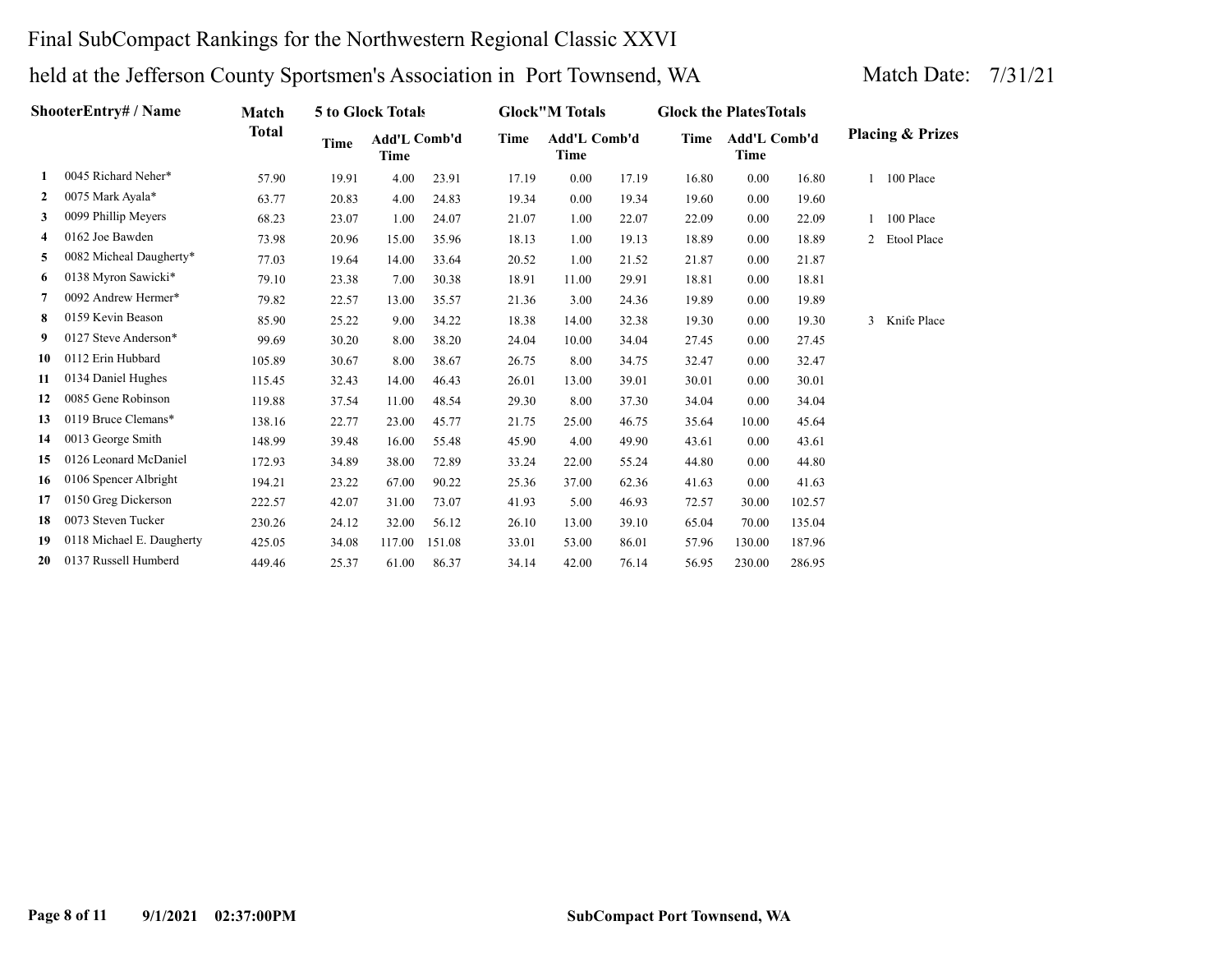### Final Unlimited Rankings for the Northwestern Regional Classic XXVI

|                | ShooterEntry# / Name   | Match        |             | 5 to Glock Totals           |        |       | <b>Glock</b> "M Totals      |        | <b>Glock the PlatesTotals</b> |                      |        |   |                             |
|----------------|------------------------|--------------|-------------|-----------------------------|--------|-------|-----------------------------|--------|-------------------------------|----------------------|--------|---|-----------------------------|
|                |                        | <b>Total</b> | <b>Time</b> | Add'L Comb'd<br><b>Time</b> |        | Time  | Add'L Comb'd<br><b>Time</b> |        | Time                          | Add'L Comb'd<br>Time |        |   | <b>Placing &amp; Prizes</b> |
| 1              | 0048 Richard Neher*    | 54.38        | 18.94       | 1.00                        | 19.94  | 15.81 | 4.00                        | 19.81  | 14.63                         | 0.00                 | 14.63  |   |                             |
| $\overline{2}$ | 0061 Luke Schwebke     | 54.61        | 15.35       | 5.00                        | 20.35  | 14.46 | 5.00                        | 19.46  | 14.80                         | 0.00                 | 14.80  | 1 | Pistol Place                |
| 3              | 0157 Ruben Heim        | 55.79        | 12.53       | 9.00                        | 21.53  | 13.41 | 6.00                        | 19.41  | 14.85                         | 0.00                 | 14.85  | 2 | 75 Place                    |
| 4              | 0069 Shirley Angell*   | 57.54        | 19.04       | 4.00                        | 23.04  | 17.37 | 0.00                        | 17.37  | 17.13                         | 0.00                 | 17.13  |   | Pistol Place                |
| 5              | 0034 Jeff Snope*       | 58.68        | 25.84       | 0.00                        | 25.84  | 18.77 | 0.00                        | 18.77  | 14.07                         | 0.00                 | 14.07  |   |                             |
| 6              | 0077 Mark Ayala*       | 59.05        | 18.98       | 3.00                        | 21.98  | 18.77 | 1.00                        | 19.77  | 17.30                         | 0.00                 | 17.30  |   |                             |
| 7              | 0067 Tom Angell*       | 62.49        | 20.71       | 4.00                        | 24.71  | 19.74 | 0.00                        | 19.74  | 18.04                         | 0.00                 | 18.04  |   |                             |
| 8              | 0141 Myron Sawicki*    | 62.50        | 19.26       | 12.00                       | 31.26  | 18.16 | 0.00                        | 18.16  | 13.08                         | 0.00                 | 13.08  |   |                             |
| 9              | 0030 Brian Soriano     | 64.87        | 20.56       | 6.00                        | 26.56  | 19.77 | 0.00                        | 19.77  | 18.54                         | 0.00                 | 18.54  | 3 | Etool Place                 |
| 10             | 0149 Todd Johansson    | 65.70        | 17.81       | 20.00                       | 37.81  | 15.11 | $0.00\,$                    | 15.11  | 12.78                         | 0.00                 | 12.78  |   |                             |
| 11             | 0037 Dan Bethea*       | 66.94        | 20.53       | 1.00                        | 21.53  | 16.83 | 10.00                       | 26.83  | 18.58                         | 0.00                 | 18.58  |   |                             |
| 12             | 0027 Scott Bailey      | 70.20        | 25.01       | 4.00                        | 29.01  | 18.49 | 3.00                        | 21.49  | 19.70                         | 0.00                 | 19.70  |   |                             |
| 13             | 0129 Pierce Gural      | 70.27        | 14.07       | 29.00                       | 43.07  | 11.47 | 2.00                        | 13.47  | 13.73                         | 0.00                 | 13.73  |   |                             |
| 14             | 0095 Andrew Hermer*    | 74.27        | 21.98       | 12.00                       | 33.98  | 19.39 | 5.00                        | 24.39  | 15.90                         | 0.00                 | 15.90  |   |                             |
| 15             | 0057 Steve Smith*      | 74.70        | 20.19       | 16.00                       | 36.19  | 17.03 | 3.00                        | 20.03  | 18.48                         | 0.00                 | 18.48  |   |                             |
| 16             | 0122 Bruce Clemans*    | 79.32        | 21.99       | 9.00                        | 30.99  | 20.31 | 4.00                        | 24.31  | 24.02                         | 0.00                 | 24.02  |   |                             |
| 17             | 0042 Mark McLauchlin   | 79.50        | 33.85       | 0.00                        | 33.85  | 24.44 | 1.00                        | 25.44  | 20.21                         | 0.00                 | 20.21  |   |                             |
| 18             | 0022 Jared Schwebke    | 87.68        | 22.76       | 20.00                       | 42.76  | 16.37 | 5.00                        | 21.37  | 23.55                         | 0.00                 | 23.55  |   |                             |
| 19             | 0090 Connie Hermer     | 88.28        | 21.68       | 12.00                       | 33.68  | 17.98 | 16.00                       | 33.98  | 20.62                         | 0.00                 | 20.62  |   |                             |
| 20             | 0146 Emery Blem        | 93.55        | 19.68       | 9.00                        | 28.68  | 13.35 | 27.00                       | 40.35  | 24.52                         | 0.00                 | 24.52  |   |                             |
| 21             | 0086 Gene Robinson     | 95.55        | 33.97       | 6.00                        | 39.97  | 28.64 | 1.00                        | 29.64  | 25.94                         | 0.00                 | 25.94  |   |                             |
| 22             | 0053 Jean Smith        | 98.44        | 21.27       | 23.00                       | 44.27  | 20.65 | 11.00                       | 31.65  | 22.52                         | 0.00                 | 22.52  |   |                             |
| 23             | 0164 Michael Loufus    | 102.37       | 25.54       | 27.00                       | 52.54  | 24.95 | 3.00                        | 27.95  | 21.88                         | 0.00                 | 21.88  |   |                             |
| 24             | 0081 Rebecca Erskine   | 111.48       | 22.58       | 13.00                       | 35.58  | 17.52 | 10.00                       | 27.52  | 28.38                         | 20.00                | 48.38  |   |                             |
| 25             | 0109 Michael Hudson    | 117.25       | 24.29       | 15.00                       | 39.29  | 22.07 | 21.00                       | 43.07  | 34.89                         | 0.00                 | 34.89  |   |                             |
| 26             | 0104 Richard Lindquist | 135.61       | 29.45       | 34.00                       | 63.45  | 30.35 | 9.00                        | 39.35  | 32.81                         | 0.00                 | 32.81  |   |                             |
| 27             | 0111 Erin Hubbard      | 141.62       | 26.87       | 20.00                       | 46.87  | 31.26 | 10.00                       | 41.26  | 33.49                         | 20.00                | 53.49  |   |                             |
| 28             | 0166 Dorothy O'Dell    | 578.77       | 41.64       | 91.00                       | 132.64 | 66.05 | 58.00                       | 124.05 | 192.08                        | 130.00               | 322.08 |   |                             |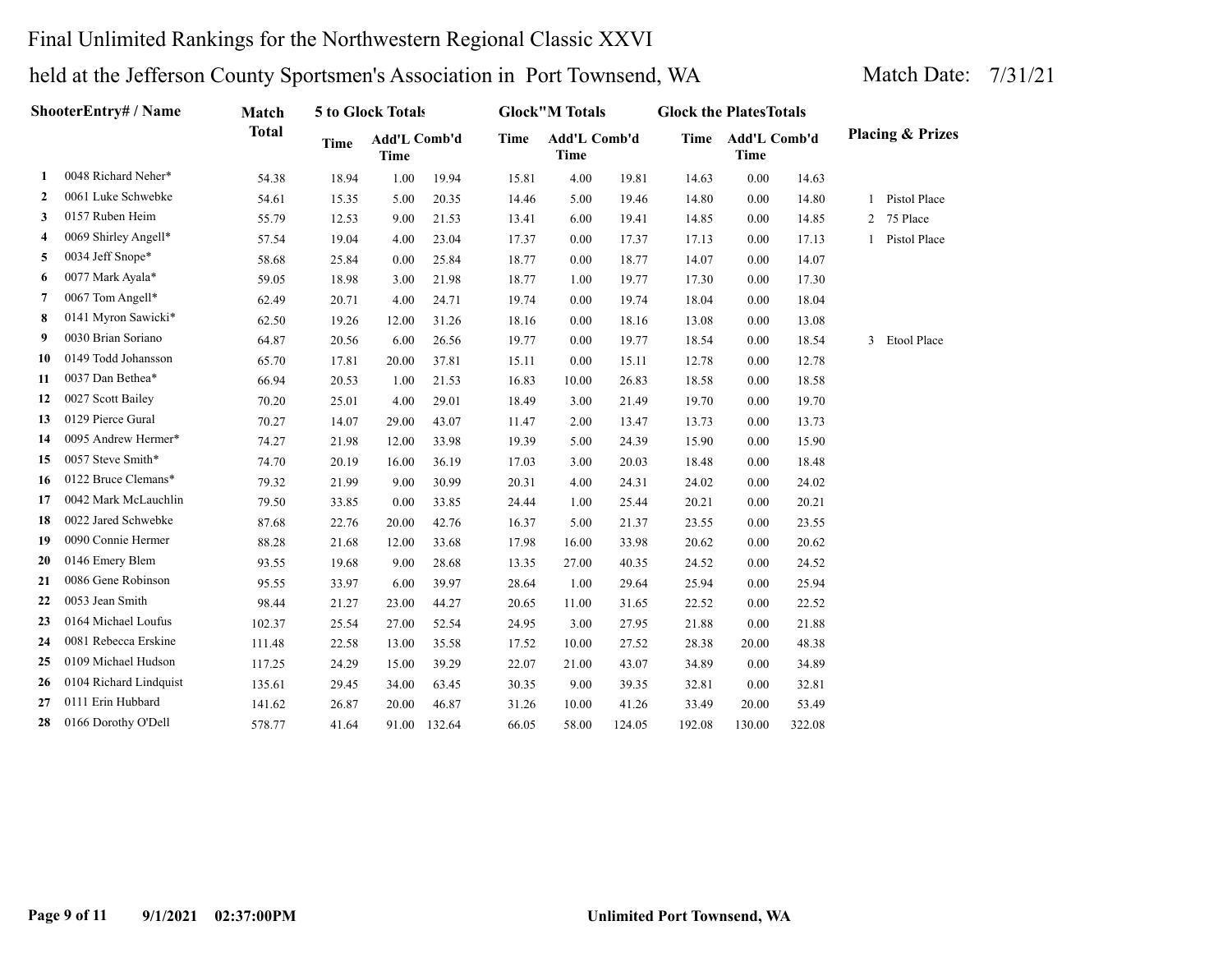**Final Team Rankings for the Northwestern Regional Classic XXVI**

### held at the Jefferson County Sportsmen's Association in Port Townsend, WA Match Date: 7/31/21

### **Amateur Civilian**

| Traducture Cryman<br><b>Standing</b> | Score  | <b>Team Name</b> | <b>Team Members</b>                        |
|--------------------------------------|--------|------------------|--------------------------------------------|
|                                      | 545.35 | Champion Arms    | Jason Webster, Rebecca Erskine, Mike Heaps |